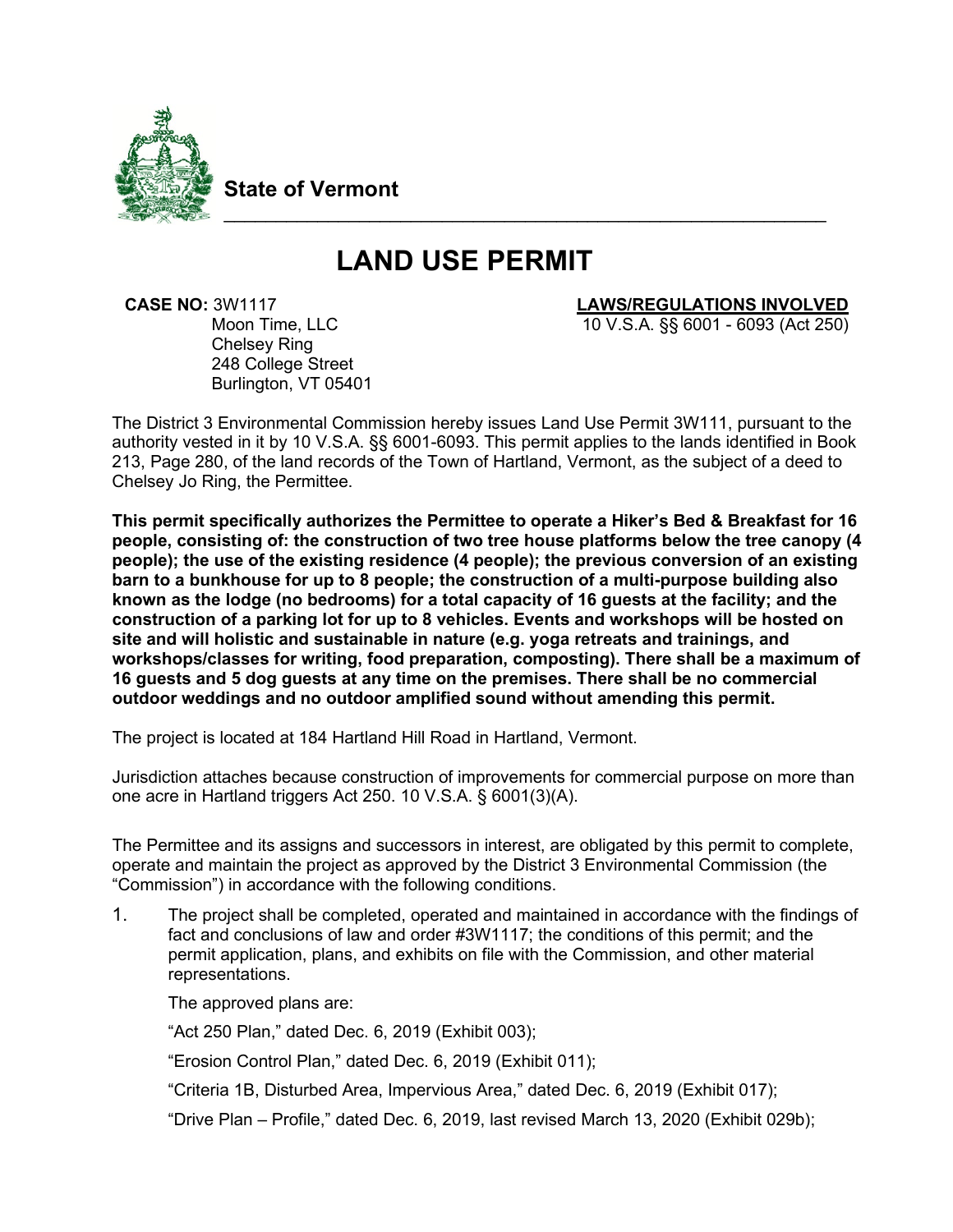Page 2 Land Use Permit #3W1117

> Sheet S-1.1 – "Partial Site Plan," except the access road in the area of the Class 2 Wetland, Dated Dec. 11, 2019, last revised March 6, 2020 (Exhibit 029c);

"Driveway Widening Plan – Section," dated March 15, 2020 (Exhibit 035);

- 2. The Permittee shall comply with all of the conditions of the Wastewater System and Potable Water Supply Permit #WW-3-2359-1 (the WW permit) issued on December 19, 2019 by the Agency of Natural Resources (ANR), Drinking Water and Groundwater Protection Division (Exhibit 039). Any nonmaterial changes to the WW permit shall be automatically incorporated herein upon issuance by the ANR.
- 3. The Permittee shall comply with all of the conditions of the Notice of Authorization Under Vermont Construction General Permit 3-9020 to Discharge Stormwater, Permit #8922-9020 (the CGP), issued on March 20, 2020, by the ANR Watershed Management Division (Exhibit 040). Any nonmaterial changes to the CGP shall be automatically incorporated herein upon issuance by the ANR.
- 4. Representatives of the State of Vermont shall have access to the property covered by this permit, at reasonable times, for the purpose of ascertaining compliance with Vermont environmental and health statutes and regulations and with this permit.
- 5. A copy of this permit and plans shall be on the site at all times throughout the construction process.
- 6. No change shall be made to the design, operation or use of this project without a permit amendment issued by the Commission or a jurisdictional opinion from the District Coordinator that a permit is not required.
- 7. Pursuant to 10 V.S.A. § 8005(c), the Commission may at any time require that the permit holder file an affidavit certifying that the project is in compliance with the terms of this permit.
- 8. The conditions of this permit and the land uses permitted herein shall run with the land and are binding upon and enforceable against the Permittee and its successors and assigns.
- 9. The Permittee shall apply and receive amended approval from the District Commission prior to the change in the use of the buildings which involves the storage or handling of any regulated substances or the generation of hazardous wastes.
- 10. No floor drains shall be installed without first obtaining a permit or submitting other necessary documentation, as required by the Vermont Department of Environmental Conservation.
- 11. The Permittee and all subsequent owners or lessees shall install and maintain only low-flow plumbing fixtures in any buildings. Any failed water conservation measures shall be promptly replaced with products of equal or better performance.
- 12. The Permittees shall comply with Exhibits 001 (Schedule B of the Application), 011, and 040 for erosion prevention and sediment control. The Permittee shall prevent the transport of any sediment beyond that area necessary for construction approved herein. All erosion prevention and sediment control devices shall be periodically cleaned, replaced and maintained until vegetation is permanently established on all slopes and disturbed areas.
- 13. In addition to conformance with all erosion prevention and sediment control conditions, the Permittee shall not cause, permit or allow the discharge of waste material into any surface waters. Compliance with the requirements of this condition does not absolve the Permittee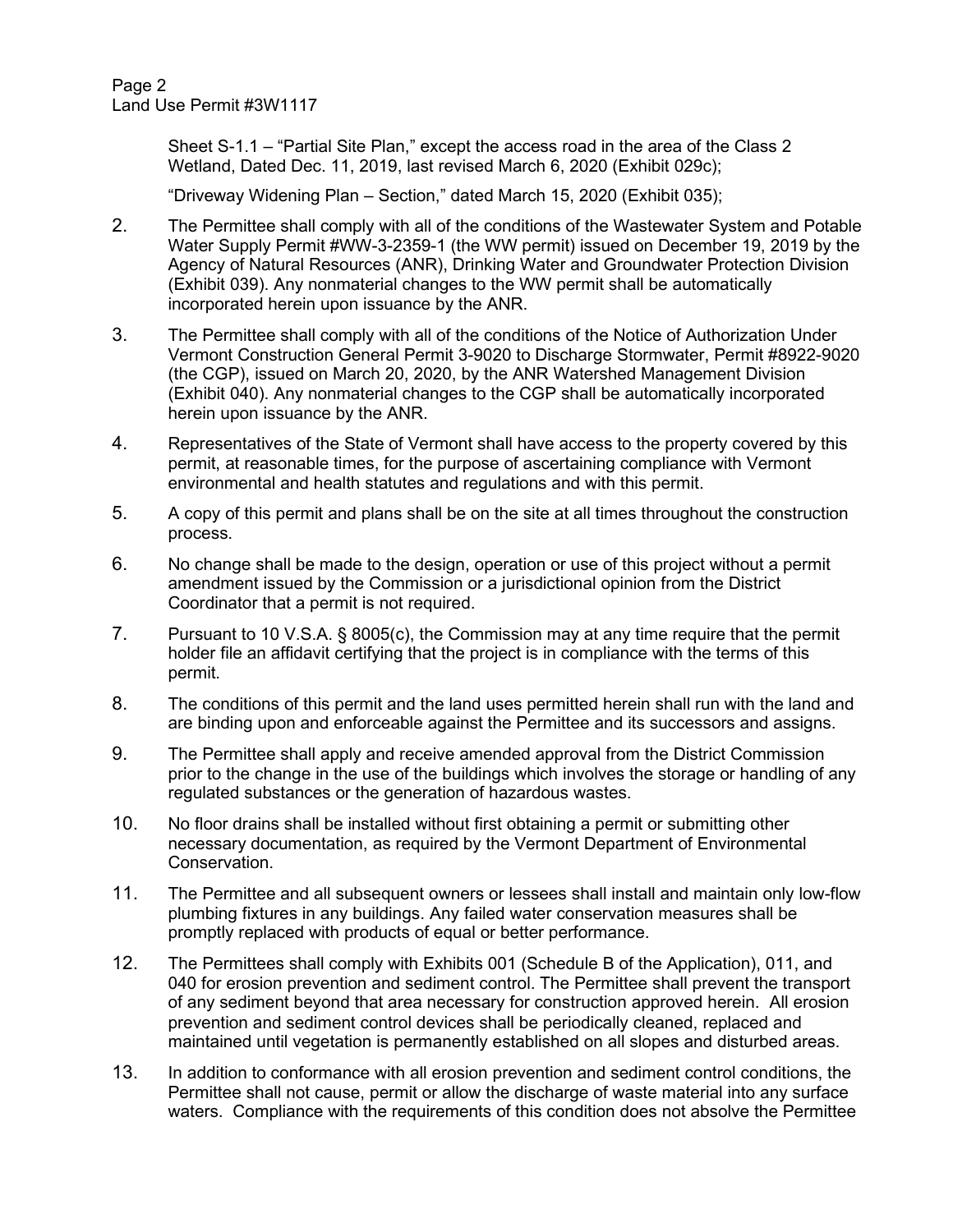from compliance with 10 V.S.A. (§§ 1250-1284) Chapter 47, Vermont's Water Pollution Control Law.

- 14. Farming is permitted on lands exempt from amendment jurisdiction pursuant to 10 V.S.A. § 6081(s).
- 15. Any extracted stumps shall be disposed of on-site above the seasonal high-water table and not in any wetland, or at a state-certified stump and inert waste disposal facility, so as to prevent groundwater pollution.
- 16. The hours of construction shall be limited to between 8:00 a.m. and 4:00 p.m., Monday through Friday. There shall be no construction on National holidays. There shall be no burning of construction or forest debris.
- 17. The Permittee shall implement and enforce the Etiquette Code (Code) for all occasions on the Project site and inform all guests and event/class attendees of the Code. The Code includes, at a minimum, the following:
	- a. Quiet hours shall be from 10:00 p.m. to 7:30 a.m. shall be enforced. These quiet hours apply to all occasions and for all guests and class attendees.
	- b. Walking trails shall be clearly marked to prevent guests from trespassing on adjoining properties. Trail markings shall be maintained. Guests and dogs shall stay off neighboring land.
	- c. There shall be no more than five guest dogs on the property at any one time.
	- d. Any guest dog shall sleep indoors in the same room as the guest.
	- e. The Permittee shall provide a fenced-in area for dogs. If guest dogs are not in the fenced-in area, they must be kept on leash and with their owners at all times.
	- f. Fireworks, of any size, shall be prohibited on the property.
	- g. The Permittee shall provide a current phone number or other way of communicating with management and/or the landowner to all neighbors who request this information so that any disturbance or non-compliance with the Code be promptly addressed by the management. Currently, that contact number is for Chelsey Ring at 802-369-9007. Changes in contact number will be provided to the neighbors within one week of the change.
- 18. There shall be a maximum of 16 people on site at any time, not counting employees.
- 19. Any campfire will need a burn permit from the Town of Hartland.
- 20. Prior to implementing any silvicultural treatment of the forest (i.e., thinning, timber harvesting), the Permittee shall submit a forest management plan, prepared by a registered Vermont forester, to the Commission for review and approval. The plan shall, at a minimum, meet the requirements for eligibility in Vermont's Use Value Appraisal Program.
- 21. Prior to commencing construction on the Project, the Permittee shall have a Wetlands Expert delineate the Class 2 wetlands (wetland project #2019-689) in the area of the driveway to avoid encroachment into the wetland and the wetland buffer (see Exhibits 016, 029, 0355 and 036).
- 22. Except for the purpose of the Permittee's personal wedding, this project is not approved for commercial weddings or large events. There shall be no commercial weddings and no outdoor amplified sound without amending this permit.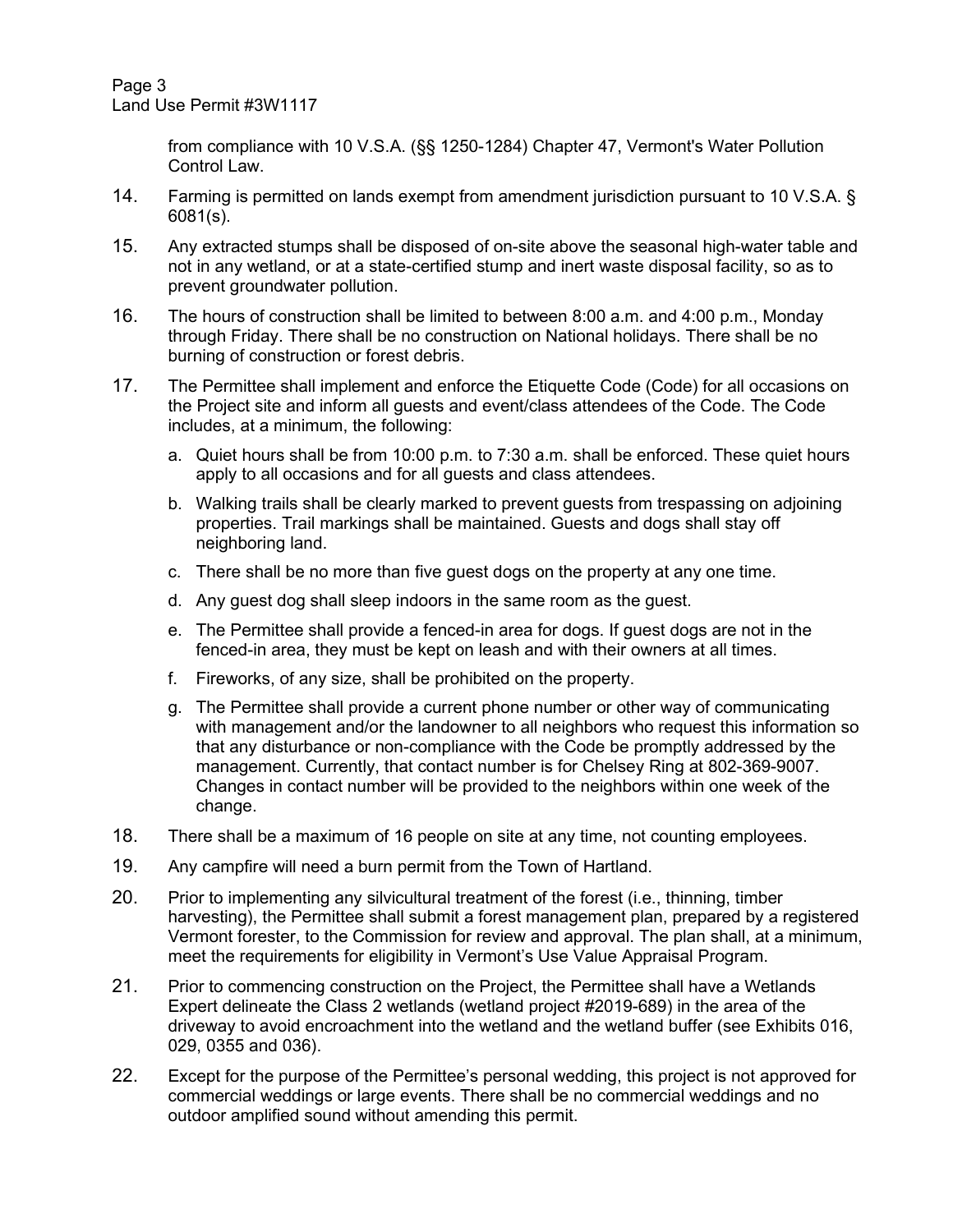Page 4 Land Use Permit #3W1117

- 23. The installation of exterior light fixtures is limited to those approved in Exhibits 001 and 015. All exterior lighting shall be installed or shielded in such a manner as to conceal light sources and reflector surfaces from view beyond the perimeter of the area to be illuminated.
- 24. The Permittee shall provide window coverings for the second-floor windows on the side of the multi-purpose building that faces the Thompson residence. The window coverings shall be deployed if the lights are "on" in the building at night. If the Thompsons, or current occupants of the Thompson residence, no longer see the lights from the multi-purpose building, this condition may be revised.
- 25. Pursuant to 30 V.S.A. § 53, the energy design and construction shall comply with Vermont's Commercial Building Energy Standards (CBES) and the CBES Stretch Guidelines in accordance with the NRB Criterion 9(F) Procedure effective at the time of construction. (More information on this update can be found at [\(http://publicservice.vermont.gov/energy\\_efficiency/cbes,](http://publicservice.vermont.gov/energy_efficiency/cbes) <http://nrb.vermont.gov/sites/nrb/files/documents/9fprocedure.pdf> and [http://nrb.vermont.gov/sites/nrb/files/documents/cbesstretch.pdf\)](http://nrb.vermont.gov/sites/nrb/files/documents/cbesstretch.pdf).
- 26. The Permittee, upon completion of the construction of each commercial building and prior to use or occupancy, shall submit to the District Commission a copy of the certification submitted to the Public Service Department as described under 30 V.S.A. § 53(d).
- 27. The Permittee shall reference the requirements and conditions imposed by Land Use Permit #3W1117 in all deeds of conveyance and leases.
- 28. Pursuant to 10 V.S.A. § 6090(b)(1), this permit is hereby issued for an indefinite term, as long as there is compliance with the conditions herein. Notwithstanding any other provision herein, this permit shall expire three years from the date of issuance if the Permittees have not commenced construction and made substantial progress toward completion within the three-year period in accordance with 10 V.S.A. § 6091(b).
- 29. All site work and construction shall be completed in accordance with the approved plans by **October 15, 2023**, unless an extension of this date is approved in writing by the Commission. Such requests to extend must be filed prior to the deadline and approval may be granted without a public hearing.
- 30. The Permittee shall file a Certificate of Actual Construction Costs, on forms available from the Natural Resources Board, pursuant to 10 V.S.A. § 6083a(g) within one month after construction has been substantially completed or two years from the date of this permit, whichever shall occur first. Application for extension of time for good cause shown may be made to the District Commission. If actual construction costs exceed the original estimate, a supplemental fee based on actual construction costs must be paid at the time of certification in accordance with the fee schedule in effect at the time of application. Upon request, the Permittee shall provide all documents or other information necessary to substantiate the certification. Pursuant to existing law, failure to file the certification or pay any supplemental fee due constitutes grounds for permit revocation. The certificate of actual construction costs and any supplemental fee (by check payable to the "State of Vermont") shall be mailed to: Natural Resources Board, 10 Baldwin Street, Montpelier, VT 05633-3201; Attention: Certification.

Failure to comply with any condition herein may be grounds for permit revocation pursuant to 10 V.S.A. sec. 6027(g).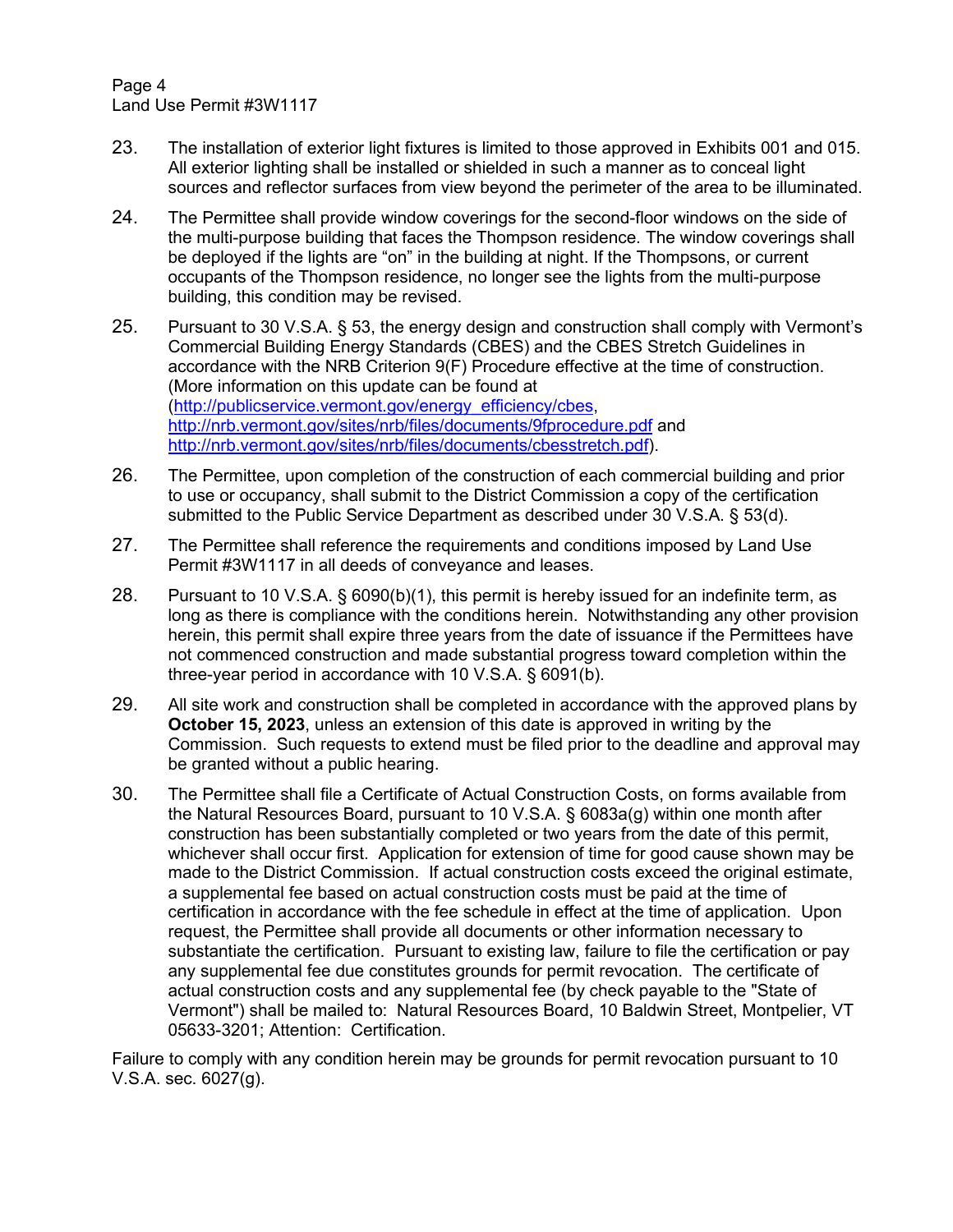Page 5 Land Use Permit #3W1117

Dated at Springfield, Vermont, this 5th day of June 2020.

Tem Jaylor

 Tim Taylor, Chair District 3 Environmental Commission

Members participating in this decision: Roderick J. Maclay and Suzanne Butterfield

Any party may file a motion to alter with the District Commission within 15 days from the date of this decision, pursuant to Act 250 Rule 31(A).

Any appeal of this decision must be filed with the Superior Court, Environmental Division within 30 days of the date the decision was issued, pursuant to 10 V.S.A. Chapter 220. The Notice of Appeal must comply with the Vermont Rules for Environmental Court Proceedings. The appellant must file with the Notice of Appeal the relevant entry fee required by 32 V.S.A. § 1431. The appellant must also serve a copy of the Notice of Appeal on the Natural Resources Board, 10 Baldwin Street, Montpelier, VT 05633-3201, and on other parties in accordance with Rule 5(b)(4)(B) of the Vermont Rules for Environmental Court Proceedings. Decisions on minor applications may be appealed only if a hearing was held by the district commission. Please note that there are certain limitations on the right to appeal, including appeals from Administrative Amendments and interlocutory appeals. See 10 V.S.A. § 8504(k), 3 V.S.A. § 815, and Vermont Rule of Appellate Procedure 5. For additional information on filing appeals, see the Court's website at:<http://www.vermontjudiciary.org/GTC/environmental/default.aspx> or call (802) 951-1740. The Court's mailing address is: Vermont Superior Court, Environmental Division, 32 Cherry Street, 2nd Floor, Suite 303, Burlington, VT 05401.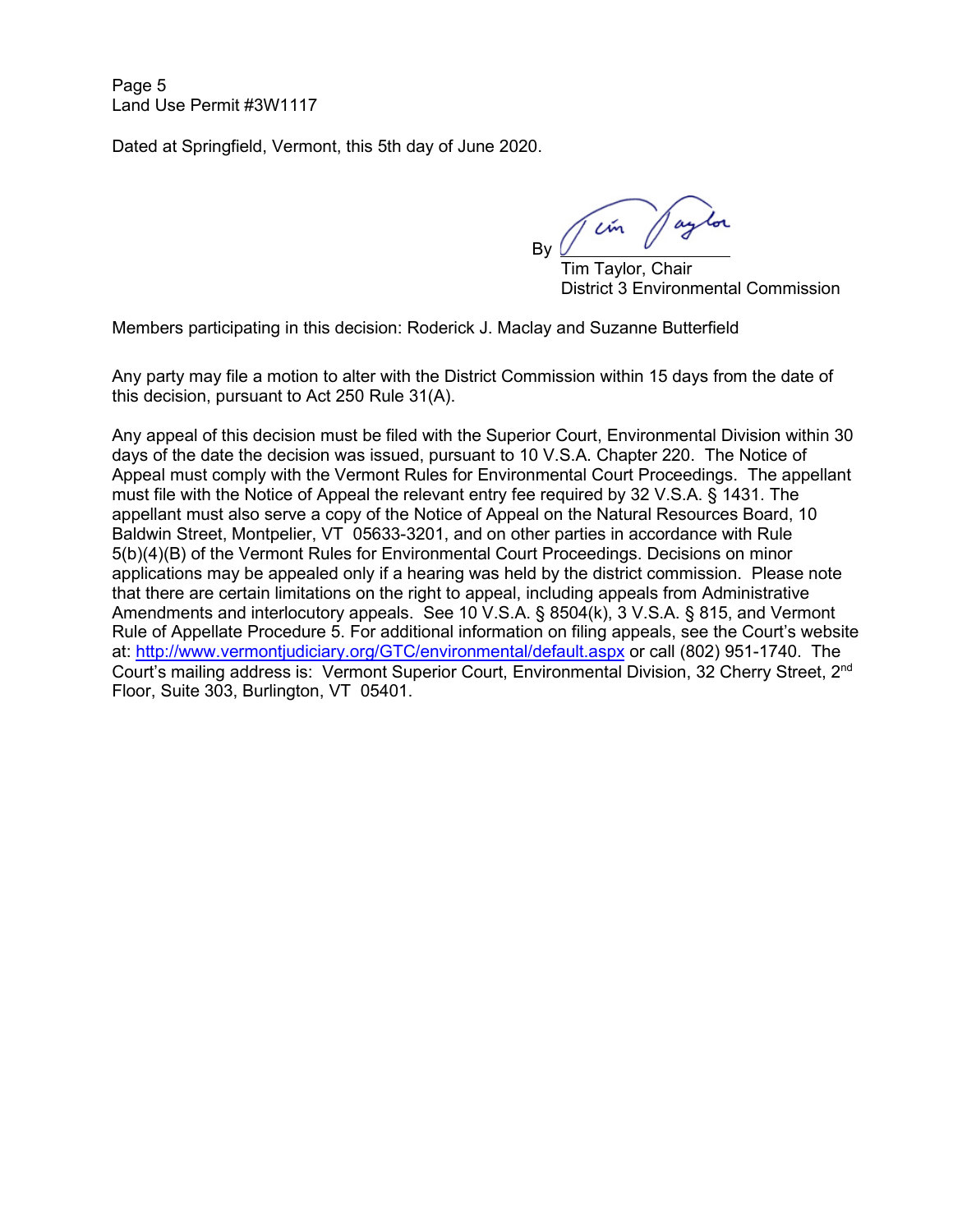#### **E-Notification CERTIFICATE OF SERVICE #3W1117**

I hereby certify that I, the undersigned, sent a copy of the foregoing Land Use Permit and Findings of Fact, Conclusions of Law on June 5, 2020, by U.S. Mail, postage prepaid, to the individuals without email addresses, and by electronic mail to the following with email addresses. All email replies should be sent to [NRB.Act250Springfield@vermont.gov.](mailto:NRB.Act250Springfield@vermont.gov.) **Note: Any recipient may change its preferred method of receiving notices and other documents by contacting the NRB District Office staff at the mailing address or email below. If you have elected to receive notices and other documents by email, it is your responsibility to notify the District Office of any email address changes.**

Moon Time, LLC c/o Dan Richardson, Esq. Chelsey Ring Jon Seering 248 College Street Burlington, VT 05401 [wisepines@gmail.com](mailto:wisepines@gmail.com)

Chris Leister [hogghilldesign@gmail.com](mailto:hogghilldesign@gmail.com)

Hartland Selectboard Gordon Richardson, Chair [hartlandvttm@vermontel.net](mailto:hartlandvttm@vermontel.net) [dormiston@hartlandvt.org](mailto:dormiston@hartlandvt.org)

Hartland Town Planning J. Boeri, Chair Charles Jeffries Robert R. Bibby [planningcommission@hartlandvt.org](mailto:planningcommission@hartlandvt.org) [jboeri@vermontel.net](mailto:jboeri@vermontel.net) [bdbibby@vermontel.net](mailto:bdbibby@vermontel.net)

Two Rivers-Ottauquechee Regional Commission c/o Lori Kay Kevin Geiger [lkay@trorc.org](mailto:lkay@trorc.org) [kgeiger@trorc.org](mailto:kgeiger@trorc.org)

Agency of Natural Resources Office of Planning & Policy [anr.act250@vermont.gov](mailto:anr.act250@vermont.gov) [Karin.mcneill@vermont.gov](mailto:Karin.mcneill@vermont.gov)

District 3 Environmental Commission 100 Mineral Street, Suite 305 Springfield, VT 05156 [NRB.Act250Springfield@vermont.gov](mailto:NRB.Act250Springfield@vermont.gov)

20 Gray Road LLC c/o Nate Stearns, Esq. 11 Old Farm Road

Norwich, VT 05055-9645 [Nate@hcsmlaw.com](mailto:Nate@hcsmlaw.com)

Philip & Donna Steed 1900 McKinney Ave, Apt 2605 Dallas, TX 75201-1737 [philipvsteed@gmail.com](mailto:philipvsteed@gmail.com)

Robert & Deborah Thompson 194 Hartland Hill rd. Woodstock, VT 05091 [Thompson.deb@myfairpoint.net](mailto:Thompson.deb@myfairpoint.net) [Flyinbob@gmail.com](mailto:Flyinbob@gmail.com)

Patricia Richardson 112 Hartland Hill Road Woodstock, VT 05091 [patriciabrichardson@gmail.com](mailto:patriciabrichardson@gmail.com)

#### **FOR INFORMATION ONLY**

Hartland Town Clerk Clyde A. Jenne PO Box 349 Hartland, VT 05048 [hartlandvtclerk@vermontel.net](mailto:hartlandvtclerk@vermontel.net) [cjenne@hartlandvt.org](mailto:cjenne@hartlandvt.org)

Hartland Town Manager Dave Ormiston [hartlandvttm@vermontel.net](mailto:hartlandvttm@vermontel.net) [dormiston@hartlandvt.org](mailto:dormiston@hartlandvt.org)

Public Utilities Commission Barry Murphy barry.murphy@vermont.gov [PSD.VTDPS@vermont.gov](mailto:PSD.VTDPS@vermont.gov)

Vermont AOT, Utilities and Permits [AOT.Act250@vermont.gov](mailto:AOT.Act250@vermont.gov)

Agency of Agriculture, Food & Markets Ari Rockland-Miller [AGR.Act250@v](mailto:AGR.Act250@)ermont.gov [Ari.rockland-miller@vermont.gov](mailto:Ari.rockland-miller@vermont.gov)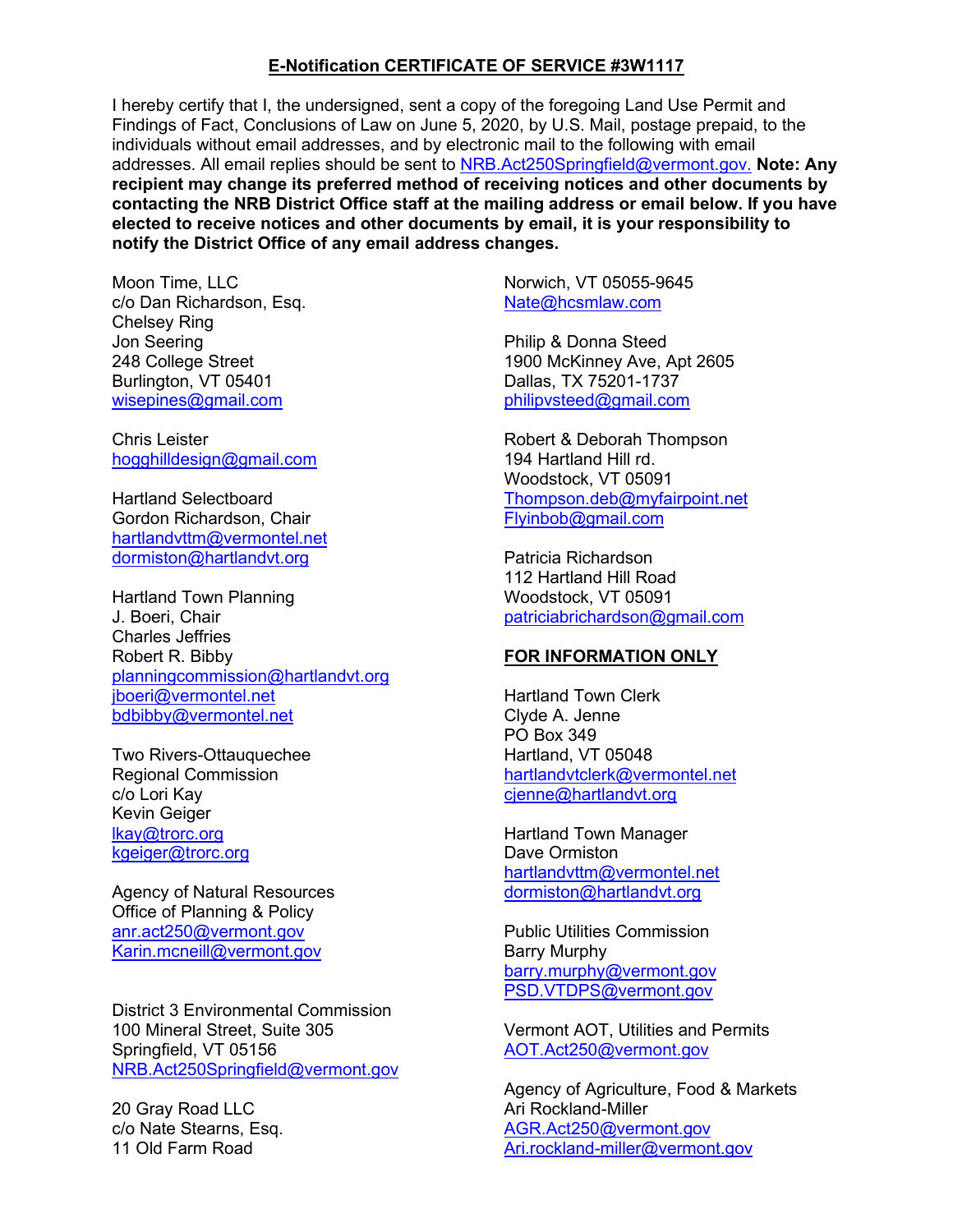Division for Historic Preservation [Accd.projectreview@vermont.gov](mailto:Accd.projectreview@vermont.gov)

VT Dept. of Forests, Parks & Recreation Nate McKeen, District Forestry Manager [nate.mckeen@v](mailto:nate.mckeen@)ermont.gov

Bret Ladago, Fisheries Biologist [bret.ladago@v](mailto:bret.ladago@)ermont.gov

Tim Appleton, Fish & Wildlife Specialist VT Fish & Wildlife Department [tim.appleton@vermont.gov](mailto:tim.appleton@vermont.gov)

Rebecca Chalmers, Wetland Ecologist VT Dept. of Environmental Conservation [rebecca.chalmers@vermont.gov](mailto:rebecca.chalmers@vermont.gov)

John Broker-Campbell, Floodplain Manager VT Dept. of Environmental Conservation [John.broker-campbell@vermont.gov](mailto:John.broker-campbell@vermont.gov)

Chris Tomberg, Watershed Management VT Dept. of Environmental Conservation [chris.tomberg@vermont.gov](mailto:chris.tomberg@vermont.gov)

Phil Hobbie [pmhobbie@gmail.com](mailto:pmhobbie@gmail.com)

Margery duMond Janet LaVoy Salstrom 4287 NB. Bridgewater Road Woodstock, VT 05091 [Marge.dumond@gmail.com](mailto:Marge.dumond@gmail.com) [salstromjan@gmail.com](mailto:salstromjan@gmail.com)

*پر سے بین المدی*ر By:

Kim Lutchko NRB Act 250 Specialist [kim.lutchko@vermont.gov](mailto:kim.lutchko@vermont.gov)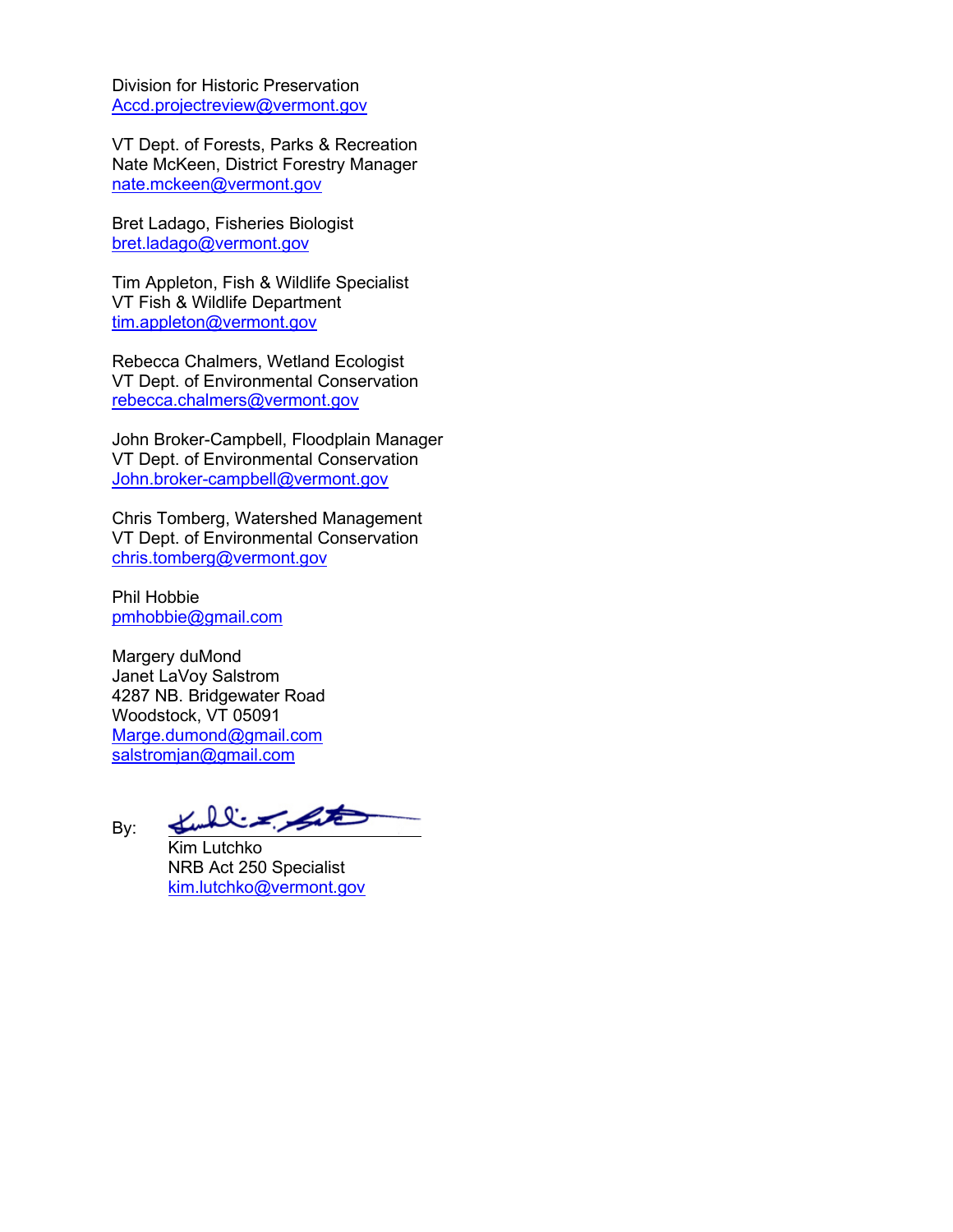#### **State of Vermont NATURAL RESOURCES BOARD DISTRICT 3 ENVIRONMENTAL COMMISSION 100 Mineral Street, Suite 305 Springfield, VT 05156-3168**

**RE:** Moon Time, LLC Application #3W1117 184 Hartland Hill Road **Law, and Order** Woodstock, VT 05091

**Chelsey Ring Findings of Fact, Conclusions of** 10 V.S.A. §§ 6001-6093 (Act 250)

# **I. INTRODUCTION**

On January 6, 2020, application #3W1117 was filed by Moon Time, LLC, 248 College Street, Burlington, Vermont 05401, and Margery duMond and Janet LaVoy Salstrom, 4287 N. Bridgewater Road, Woodstock, Vermont 05091, for a project generally described as operating a hiker's bed and breakfast for up to 16 people, consisting of two tree houses to be constructed; using an existing house and barn converted to a bunk house; and construction of a multi-purpose building (no bedrooms) for activities and events such as yoga retreats and trainings, writing workshops, canning, pickling, composting and other educational workshops. There will be no commercial weddings and no outdoor amplified sound. The project is located at 184 Hartland Hill Road in Hartland, Vermont. The tract of land consists of 40 acres.

On March 16, 2020, Chelsey Jo Ring acquired legal interest in fee simple described in a deed recorded on March 16, 2020, in Book 213, Page 280 of the land records of Hartland, Vermont (see Exhibit 038).

The Commission held a hearing on this application on February 27, 2020. The Commission also conducted a site visit on February 27, 2020. At the end of the hearing, the Commission recessed the proceeding pending the submittal of additional information. The Commission adjourned the hearing on June 4, 2020 after receipt of the additional information, an opportunity for parties to respond to that information, and the completion of Commission deliberations.

As set forth below, the Commission finds that the Project complies with 10 V.S.A § 6086(a) (Act 250).

#### **II. JURISDICTION**

Jurisdiction attaches because construction of improvements for commercial purpose on more than one acre in Hartland constitutes 'development' pursuant to 10 V.S.A. § 6001(3)(A) and therefore, requires an Act 250 permit.

#### **III. PARTY STATUS AND FRIENDS OF THE COMMISSION**

#### A. Parties by Right

Parties by right to this application pursuant to 10 V.S.A  $\S$  6085(c)(1)(A)-(D) are:

- 1. The Applicant, by Dan Richardson, Esq., Ron Shems, Esq., Chelsey Ring, Jon Seering, and Chris Leister, P.E.
- 2. The Agency of Natural Resources (ANR) through an Entry of Appearance by Karin McNeill, Regulatory Policy Analyst, dated February 4, 2020 (Exhibit 023).
- 3. The municipality of Hartland by David Ormiston, Town Manager.
- 4. The Hartland Planning Commission by, Jay Boeri, Charles Jeffries, and Robert R. Bibby.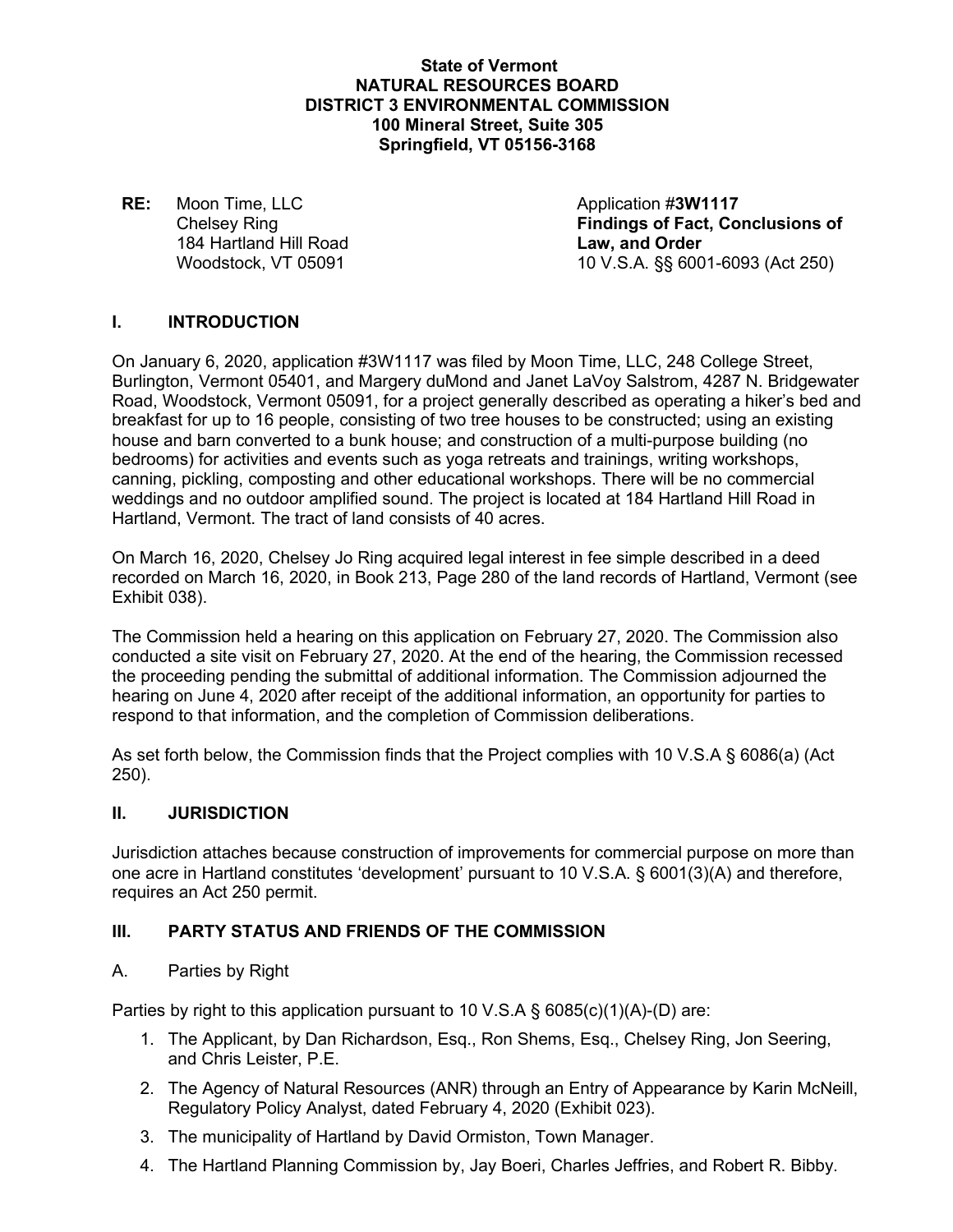- 5. The Two Rivers-Ottauquechee Regional Commission, by Kevin Geiger.
- B. Interested Parties

Any person who has a particularized interest protected by Act 250 that may be affected by an act or decision of the Commission is also entitled to party status. 10 V.S.A  $\S$  6085(c)(1)(E).

i. Preliminary Party Status Determinations

Pursuant to Act 250 Rule 14(E), the District Commission made preliminary determinations concerning party status at the commencement of the hearing on this application. The following persons requested party status pursuant to 10 V.S.A § 6085(c)(1)(E), and were either admitted as parties or denied party status, as indicated below:

- 1. Deborah and Robert Thompson, adjoining landowners, reside at 194 Hartland Hill Road, Hartland, and requested party status under Criteria 8 Aesthetics, Noise and Nuisance and 10 Conformance with the Town Plan. The Thompsons house is the closest neighbor to the proposed multi-purpose building. The Applicants objected to granting party status to the neighbors under Criterion 10, noting that the Planning Commission is charged with reviewing and interpreting the Town Plan. The Commission granted party status under Criteria 8 and 10.
- 2. Phil Steed, adjoining landowner, resides at 17 Old Birch Road, Hartland, and requested party status under Criteria 8 Aesthetics, Noise and Nuisance and 10 Conformance with the Town Plan. The Applicants objected to granting party status to the neighbors under Criterion 10, noting that the Planning Commission is charged with reviewing and interpreting the Town Plan. Mr. Steed verbally withdrew his request for party status under Criterion 10. The Commission granted party status under Criterion 8.
- 3. 20 Gray Road, LLC, (20GR) represented by member, Nate Stearns, submitted comments and a request for party status through a letter dated February 3, 2020 (Exhibit 022). 20GR is an adjoining landowner with a house that is uphill from the proposed project site. 20 GR requested party status under Criteria 8 Aesthetics, Noise and Nuisance and 10 Conformance with the Town Plan. The Commission granted preliminary party status under Criteria 8 and 10.
- ii. Final Party Status Determinations

Prior to the close of hearings, the District Commission re-examined the preliminary party status determinations in accordance with 10 V.S.A § 6086(c)(6) and Act 250 Rule 14(E) and found no reason to change its preliminary determinations.

C. Friends of the Commission

The District Commission allowed the following nonparties to participate as Friends of the Commission pursuant to 10 V.S.A § 6085(c)(5). Unless otherwise noted below, each was granted the rights of full participation allowed under 10 V.S.A  $\S$  6085(c)(5):

1. Patricia Richardson and family have operated a farm in the area for many years. She resides at 112 Hartland Hill Road in Hartland (post office is Woodstock). The Commission granted her Friend of the Commission status because her knowledge of the area may materially assist in the review of the application.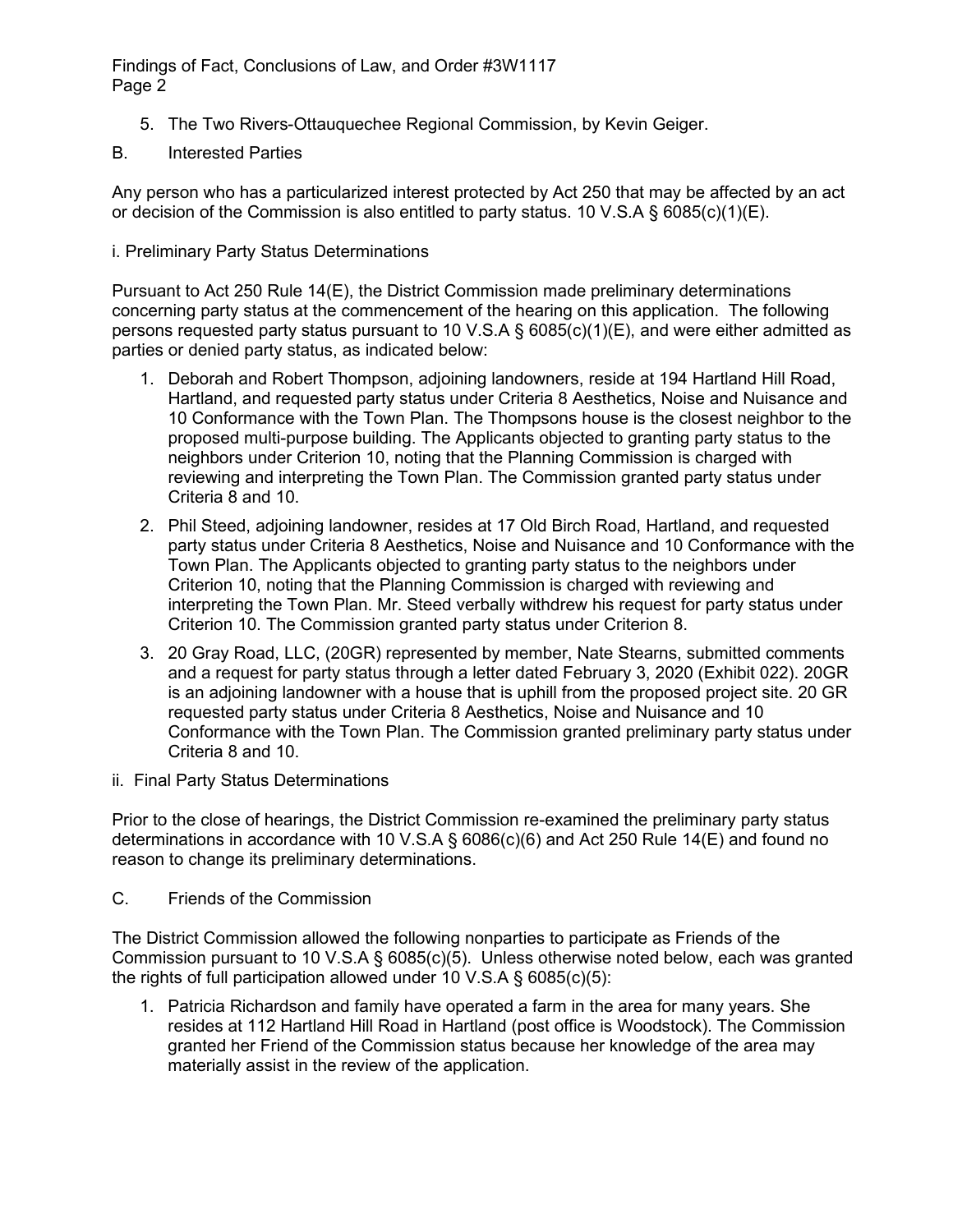# **IV. OFFICIAL NOTICE**

Under 3 V.S.A. § 810(4) of the Administrative Procedure Act ("APA"), notice may be taken of judicially cognizable facts in contested cases. See 10 V.S.A. § 6007(c) and 3 V.S.A. § 801(b)(2). Under § 810(1) of the APA, "[t]he rules of evidence as applied in civil cases .... shall be followed" in contested cases. Under the Vermont Rules of Evidence, "(a) judicially noticed fact must be one not subject to reasonable dispute in that it is ... (2) capable of accurate and ready determination by resort to sources whose accuracy cannot reasonably be questioned." V.R.E. 201(b); See *In re: Handy*, 144 Vt.601, 613 (1984).

The Commission may take official notice of a judicially cognizable fact whether requested or not and may do so at any stage of the proceeding. See V.R.E. 201(c) and (f). Under 3 V.S.A. § 809(g), the Commission may make findings of fact based on matters officially noticed. A party is entitled, upon timely request, to an opportunity to be heard as to the propriety of taking official notice and the tenor of the matter noticed. See V.R.E. 201(e).

Accordingly, official notice is hereby taken of the Hartland Town Plan and the Hartland Burn Ordinance subject to the filing of an objection on or before thirty days from the date of this decision pursuant to Act 250 Rule 6.

# **V. FINDINGS OF FACT AND CONCLUSIONS OF LAW**

The District Commission initiated the review process on this application as a Minor application under Act 250 Rule 51 on January 2, 2020. The Commission distributed a notice and proposed permit establishing a deadline of February 5, 2020 by which parties, or the Commission on its own motion, could request a hearing on this matter. The Commission received timely communications from Mr. Stearns, an adjoining landowner, and the Hartland Planning Commission expressing concerns related to Criteria 8 Aesthetics and 10 Conformance to the Local Plan. The deadline was extended to February 7, 2020 to allow the Planning Commission sufficient time to meet and prepare comments to submit to the Commission. On February 10, 2020 the Commission, on its own motion, determined that a public hearing would be held to address Criteria 8 Aesthetics and 10 as it relates to the Hartland Town Plan. A Notice of Hearing was distributed on February 10, 2020. Pursuant to Act 250 Board Rule 51(F), the Commission need only prepare Findings of Fact and Conclusions of Law on those criteria or sub-criteria at issue during the hearing. The following Findings of Fact are limited to Criteria 8 and 10.

The application shall serve as the Findings of Fact on the criteria not addressed at the hearing.

The findings of fact are based on the application, Exhibits 001 - 040, and other evidence in the record.

Under Act 250, projects are reviewed for compliance with the ten criteria of Act 250, 10 V.S.A § 6086(a)(1)-(10). Before granting a permit, the District Commission must find that the Project complies with these criteria and, therefore, is not detrimental to the public health, safety or general welfare. The burden of proof under Criteria 1 through 4 and 9 and 10 is on the applicant, and on the opponent under Criteria 5 through 8, and 9A if the municipality does not have a duly adopted capital improvement program.

#### **Criterion 8 - Aesthetics, Historic Sites and Rare and Irreplaceable Natural Areas:**

FINDINGS OF FACT: Aesthetics, Scenic or Natural Beauty

1. The Project site is a 40-acre tract of land with an approximate 500-foot driveway off the Hartland Hill Road, a graveled town road, that accesses the existing house, barn and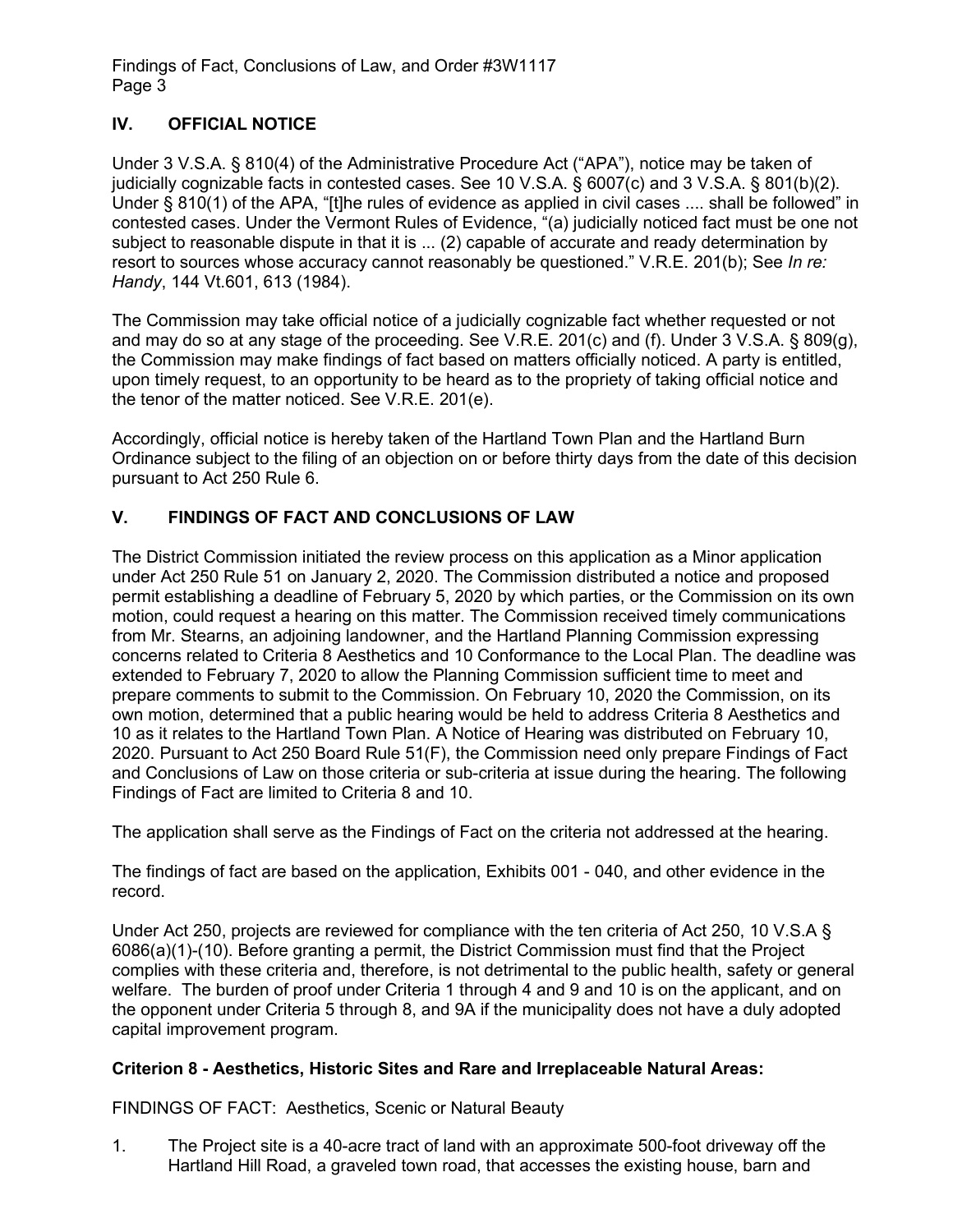> garage. A proposed multi-purpose building (also referred to as the "lodge") will be built on the edge of the open area off to the left (approx. 175' northwest) of the existing barn that has been converted into a bunkhouse. The proposed tree houses will be constructed off to the right (north and east of the barn), tucked into the edge of the woods. Exhibits 001, 010, 025, 029c, and Testimony.

- 2. The Project tract is surrounded by other rural residential parcels with woodlands and open fields. Very little clearing will be required. The proposed construction will be in areas that are mostly already cleared of trees. The wastewater disposal area and construction access to the proposed construction areas will be in forested area that was logged about 15 years ago. The buildings have been designed to blend in with the existing landscape and tree cover, avoiding fragmenting open space. Exhibits 001 and 025.
- 3. The project is designed to maintain the rural aesthetics, promote conservation of natural resources, and will allow the Applicants to farm on the land. The buildings have been designed to blend in with the landscape and do not intrude on or fragment open space. Exhibits 001 and 025.
- 4. Of the 25 acres of mapped productive forest soils on this parcel, the proposed Project will occupy approximately 1.75 acres of productive forest soils. Exhibits 001 and 019.
- 5. The parcel of land contains soils that are classified by the Natural Resources Conservation Service (NRCS) as Primary Agricultural Soils (PAS). There will be no reduction in PAS from this project. The Project will be on soils that are not classified as PAS. Exhibits 001, 012, 013 and 019.
- 6. The Applicants will be focusing their business on hiking throughout the year and also will be encouraging winter skiing. Exhibit 025.
- 7. The multi-purpose building will be approximately 550 feet from the Thompson's back deck separated by woods. The Thompsons will hear noises associated with the construction of the building and will see and hear activity at the lodge after construction. The noise level and view of the project may be reduced when leaves are on the trees. Exhibits 032, 037 and Testimony.
- 8. The Thompson's daughter has "complex medical needs" and campfires could exacerbate her condition. The Thompson's outdoor activities and dinners on their deck would be compromised by campfires burning next door at the lodge area. Exhibit 032.
- 9. The hours of construction will be Monday through Friday, 8:00 a.m. to 4:00 p.m. Construction is anticipated to last for approximately ten months. There will be no burning of forest or construction debris. Exhibit 001.
- 10. The building style will be rustic structures with unfinished, hemlock siding, metal clad windows, and blue/gray standing seam galvanized roofing. Exterior lighting will consist of recessed LED fixtures in porch ceilings, LED full cutoff wall mounted fixtures, and 21" LED path lights with full cutoff, controlled by manual switches and motion sensors. Exhibits 001, 015, 029c, 029d, 029g and Testimony.
- 11. The two, hexagon-shaped, tree houses will be 28-feet, 5-inches from ground level to the top of the roof. Exterior stairs will lead up to the elevated deck and one-bedroom units. There will be no kitchen in the tree house units. The "tree" houses will be on columnar stilts, not attached to any actual existing trees and will be below the tree canopy height. No trees will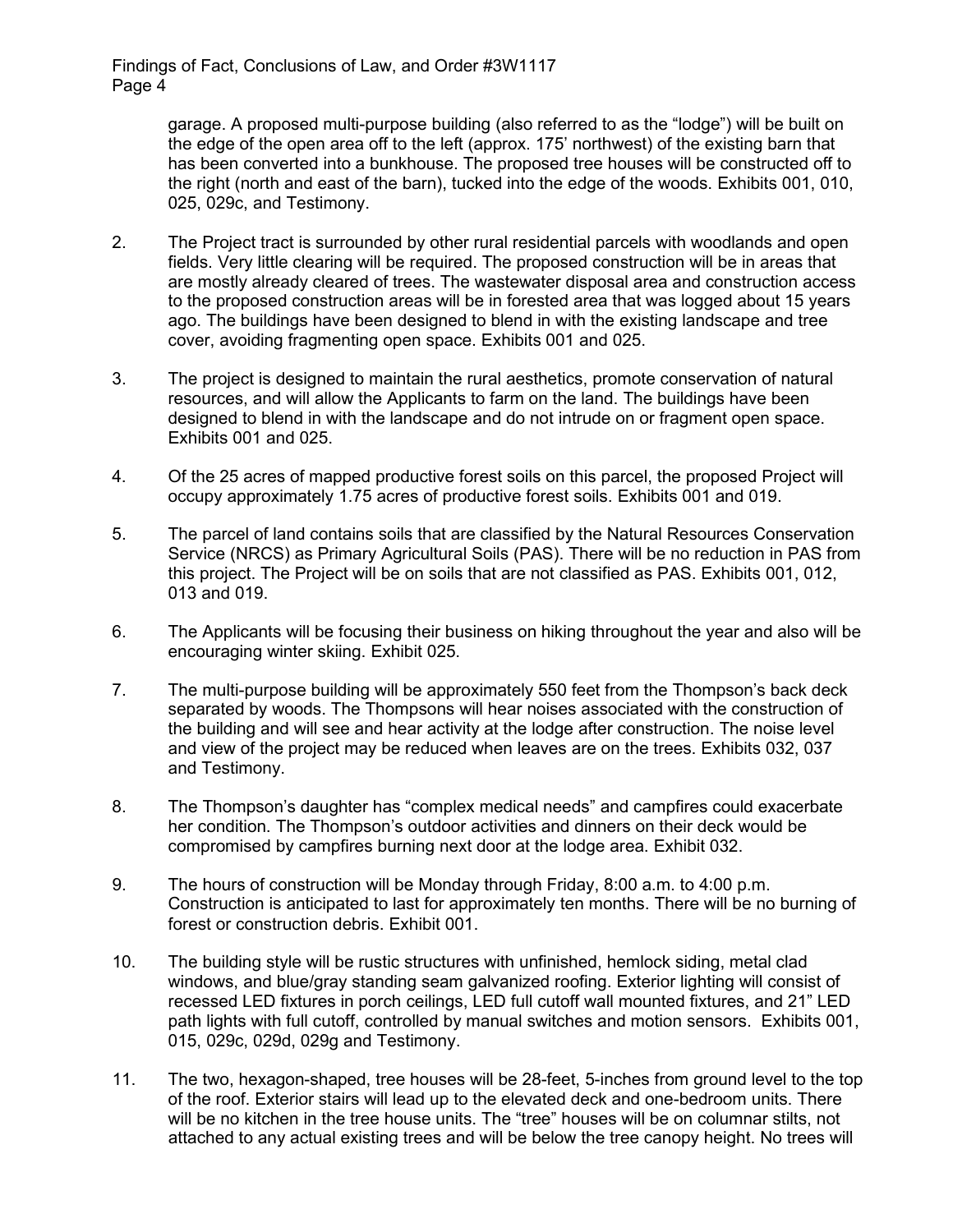> be cut to construct these "tree" houses or the foot paths between the units and the lodge. Small brush may be removed. Exhibits 001, 014, 025, 029c, 029g, 029f and Testimony.

- 12. The lodge will be a two-story structure (24-feet, 4-inches from the ground to the top of the roof) occupying an approximate 125-foot diameter area. Approximately four to six mature trees and many seedlings will need to be removed. Exhibits 29c, 029d and 029f.
- 13. As outlined on Exhibit 029f, some mature trees may be removed in the areas for the proposed mound disposal area above the proposed driveway, the parking and infiltration basins, and the construction access road. The area was logged approximately 15 years ago. Exhibits 029c and 029f.
- 14. The existing access drive off the Hartland Hill Road will not be widened in the area of the mapped Class 2 wetland and wetland buffer. There will be no new curb cuts. The lodge and tree houses will not be visible from Hartland Hill Road. The Applicants will be using existing forest roads for constructing their project. Exhibits 001, 035, 036 and Testimony.
- 15. The Applicant met with the neighbors in November and agreed to implement and enforce the "Etiquette Code" (Code) that includes: informing all guests of the Code; marking the walking trails to prevent offsite trespass; allowing only five guest dogs at any time; requiring all guest dogs to sleep indoors in the same room as the guest; providing a fenced-in area for dogs and if not in the fenced area, dogs must be kept on leash and with their owners at all times; enforcing quiet hours from 10:00 p.m. to 7:30 a.m.; prohibiting fireworks of any kind on the property; providing a current phone number or other way of communicating with the management and/or the landowner to all neighbors so they can contact the manager/owners to respond promptly to any disturbance, nuisance or non-compliance with the Code; and allowing a maximum of 16 guests on the property for all occasions, including events and workshops. Exhibits 022, 024 and Testimony.
- 16. The sign will be mounted on the side of the bunk house and will not be lit. Exhibits 001 and 020.
- 17. The Thompsons are concerned that an existing campfire ring may be used for guests. Smoke from the campfire could adversely impact their ability to enjoy their home and could adversely impact their daughter's medical condition. Exhibit 032.
- 18. The Applicant will have its services listed in *The A.T. Guide*, a handbook (the "AWOL" list) for hiking the Appalachian Trail (AT)<https://www.theatguide.com/> that provides hikers with a map of the trail and lists where to find services such as laundromat, water source, groceries, veterinarians, medical facilities, and lodging along the trail. The Applicant will shuttle hikers to and from hiking trails and to services they may need while hiking. The AT is approximately seven miles from the Project site. Exhibit 001 and Testimony.
- 19. Events and workshops will be hosted on the premises and will be holistic and sustainable in nature (e.g. yoga retreats and trainings, meditation classes, writing workshops, pickling, canning and composting workshops, etc.). Occupation will be limited to 16 people and 8 vehicles, inclusive of bed and breakfast guests, and events/workshops. Workshop and event participants will also comply with the Etiquette Code. Exhibit 001 and Testimony.
- 20. The parking lot for up to eight vehicles will be constructed south of the existing garage. Exhibits 011 and 029b.
- 21. The existing pool adjacent to the residence will not be used by guests. The Applicant will be living in the residence. Testimony.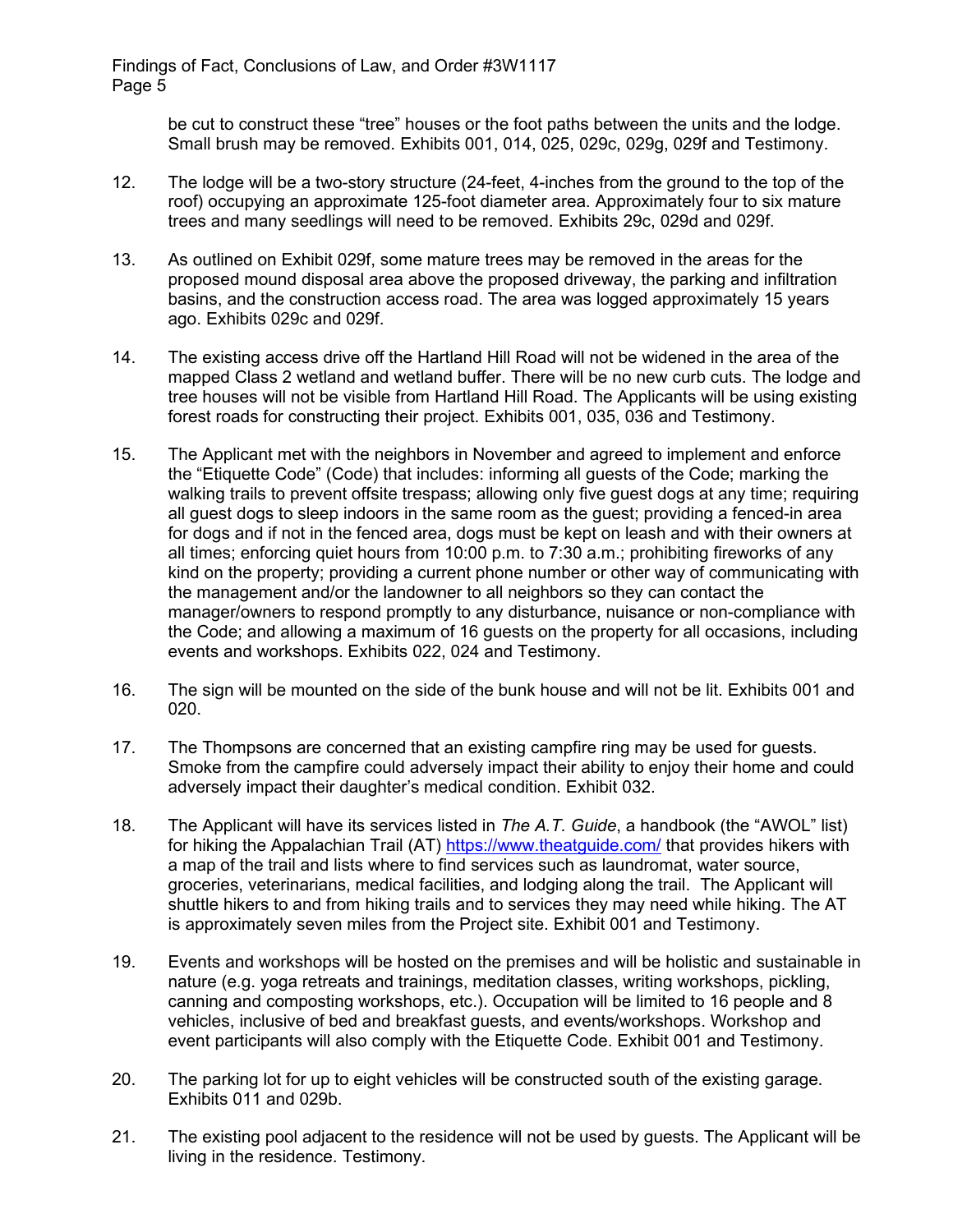- 22. There is no formal landscaping plan, but landscaping will be limited and consistent with local vegetation. Dumpsters and fuel tanks will not be visible off the property. Exhibit 001.
- 23. "Scenic Policies," identified in the Hartland Town Plan, adopted May 15, 2017 include the following:
	- 1. Open space and natural resources which relate to the historical, cultural, and scenic character of the Town should be preserved.
	- 2. Growth or activities that would contribute to sprawling development along major roads and highways is discouraged.
	- 3. The scenic value of ridgelines, hilltops, and hillsides should be maintained.

Official Notice, Hartland Town Plan, page 31.

- 24. According to Hartland's Burn Ordinance, "campfires require a permit, provided conditions are safe for open burning." "Campfire" means a small fire for cooking, two feet or less in diameter, will contained by non-flammable material and burning only natural wood." Official Notice, [Hartland Burn Ordinance.](https://hartland.govoffice.com/index.asp?SEC=37C22B72-89EC-44EC-B2A8-9AF8F0218704&DE=C43303E7-C942-411D-8724-AE98FCA9590C&Type=B_BASIC)
- 25. There are no historic sites or rare and irreplaceable natural areas which will be affected by this Project. The existing stone wall will be breached in a couple of areas to allow a driveway to serve the complex. Exhibits 001, 011 and Testimony.
- 26. There are no rare and irreplaceable natural areas. Exhibit 001.

CONCLUSIONS OF LAW

Prior to granting a permit, the Commission must find that the subdivision or development under Criterion 8 "will not have an undue adverse effect on the scenic or natural beauty of the area, aesthetics, historic sites or rare and irreplaceable natural areas." 10 V.S.A § 6086(a)(8). This Project involves concerns under Criterion 8 related to aesthetics and noise.

CONCLUSIONS OF LAW: Aesthetics and Scenic or Natural Beauty, including Noise

The Commission uses a two-part test to determine whether a Project meets the portion of Criterion 8 relating to aesthetics and natural and scenic beauty. First, it determines whether the Project will have an adverse effect. Second, it determines whether the adverse effect, if any, is undue. *In re Rinkers, Inc*., No. 302-12-08 Vtec, Decision and Order at 12 (Vt. Envtl. Ct. May 17, 2010)(citations omitted); see also, *Re: Quechee Lakes Corporation*, #3W0411-EB and #3W0439-EB, Findings of Fact, Conclusions of Law, and Order at 18-20 (Vt. Envtl. Bd. Nov. 4, 1985); *In re Halnon*, 174 Vt. 514 (mem.)(applying Quechee test in Section 248 context).

The burden of proof under Criterion 8 is on any party opposing the Project, 10 V.S.A § 6088(b), but the applicant must provide sufficient information for the Commission to make affirmative findings. *In re Rinkers*, No. 302-12-08 Vtec, Decision and Order at 10-11 (Vt. Envtl. Ct. May 17, 2010)(citing *Re: Susan Dollenmaier*, #3W0125-5-EB, Findings, Conclusions and Order at 8 (Vt Envtl. Bd. Feb. 7, 2005); *In re Eastview at Middlebury, Inc*., No. 256-11-06 Vtec, slip op. at 5 (Vt. Envtl. Ct. Feb. 15, 2008), aff'd, 2009 VT 98. "Either party's burden, however, may be satisfied by evidence introduced by any of the parties or witnesses . . . ." *In re McShinsky*, 153 Vt. 586, 589 (1990) (quoting *In re Quechee Lakes Corp*., 154 Vt. 543, 553–54 (1990)).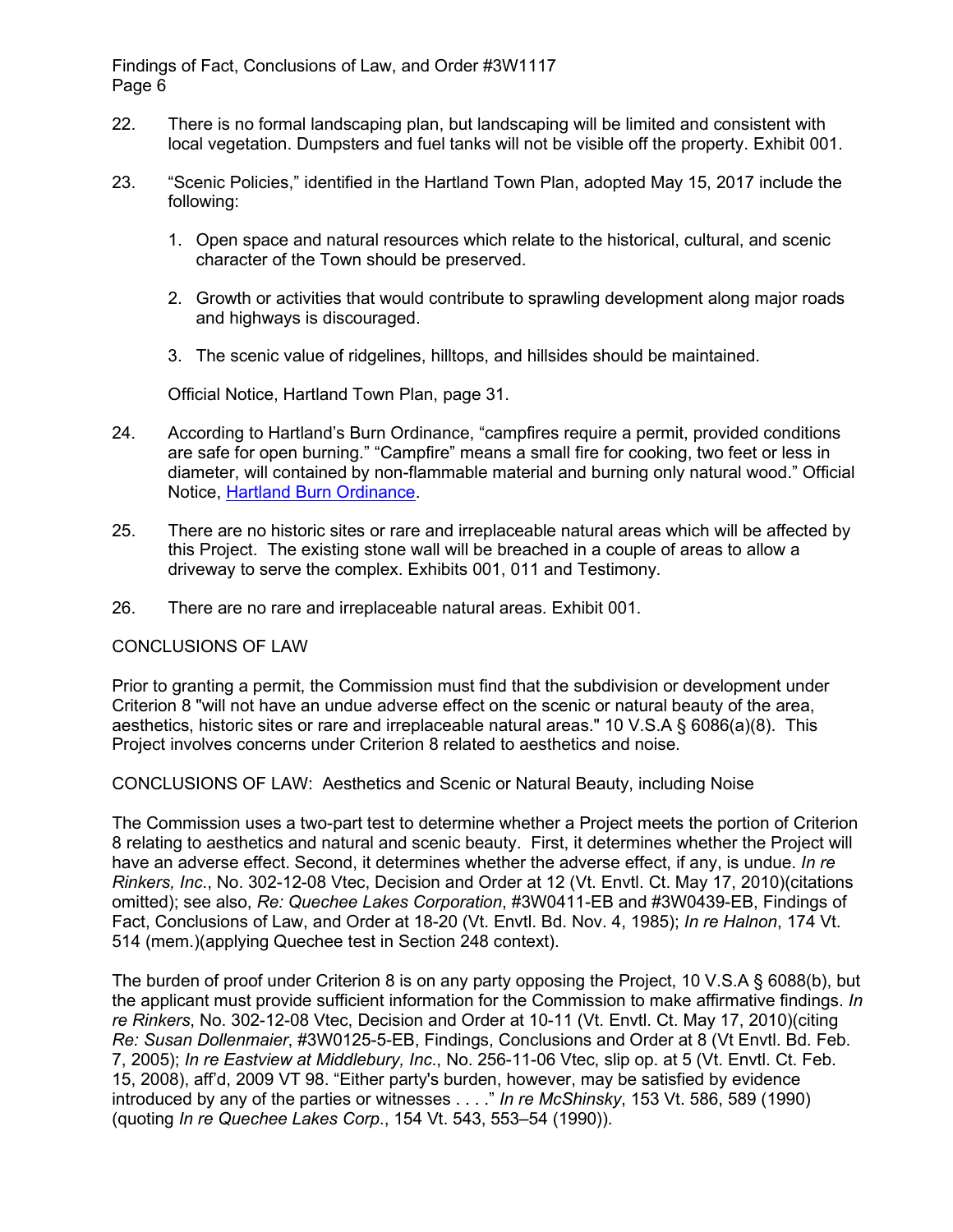### *1. Adverse Effect*

To determine whether the Project will have an adverse aesthetic effect, the Commission looks to whether the Project will "fit" the context in which it will be located. In making this evaluation, the Commission examines a number of specific factors, including: the nature of the project's surroundings; the compatibility of the project's design with those surroundings; the suitability of the colors and materials selected for the project; the locations from which the project can be viewed; and the potential impact of the project on open space. Quechee Lakes Corp et al. #3W0411-EB and #3W0439-EB Findings of Fact, Conclusions of Law and Order at 18 (Vt. Envtl. Bd., Nov. 4, 1985)(cited *in Rinkers*, No. 302-12-08 Vtec, Decision and Order at 12-13).

The Project site is in a rural area characterized by residential homes with open land, farmland and wooded areas off Hartland Hill Road, a gravel road. Although few mature trees will be removed, the lodge may be seen by some of the neighbors, particularly during leafless seasons. Noise from activities at the lodge and from guest's dogs may be adverse to neighbors and smoke from campfires could impact the Thompson's enjoyment of their home and the health of their daughter. For this reason, the Project has an adverse effect. Accordingly, the Commission will determine whether the adverse impact is undue.

# *2. Undue Adverse Effect*

An adverse aesthetic impact is undue if any of the following is true: (1) the Project violates a clear, written community standard intended to preserve the aesthetics or scenic beauty of the area; (2) the Project offends the sensibilities of the average person, or is offensive or shocking because it is out of character with its surroundings or significantly diminishes the scenic qualities of the area; or (3) the Applicants failed to take generally available mitigating steps which a reasonable person would take to improve the harmony of the Project with its surroundings. *In re Rinkers*, 302-12-08 Vtec, Decision and Order at 15 (May 22, 2010)(citing *In re: Times & Seasons, LLC*, 2008 VT 7, ¶ 8; *In re McShinsky*, 153 Vt. at 592 ).

#### *(a) Clear, Written Community Standard*

In evaluating whether a project violates a clear written community standard, the Commission looks to town plans, open land studies, and other municipal documents to discern whether a clear, written community standard exists to be applied in review of aesthetic impacts of a project. *Hannaford Brothers Co. and Southland Enterprises, Inc*., #4C0238-5-EB, Findings of Fact, Conclusions of Law, and Order at 18 (Vt. Envtl. Bd., April 4, 2002). A clear, written community standard must be intended to preserve the aesthetics or scenic beauty of the area where the project is located. *Re: Green Meadows Center, LLC, The Community Alliance and Southeastern Vermont Community Action*, #2WO694-I-EB, Findings of Fact, Conclusions of Law, and Order at 36 (Vt. Envtl. Bd., Dec. 21, 2000).

A plan which states "consideration should be made . . ." is not a clear, written community standard. *Barre Granite Quarries, LLC and William and Margaret Dyott*, #7C1079(Revised)-EB, Findings of Fact, Conclusions of Law, and Order at 81 (Vt. Envtl. Bd. Dec. 8, 2000). The proposed Project does not violate any of the Scenic Policies of the Town Plan as noted in finding 23. Also, the policies are not clear community standards relevant to the proposed Project's impacts on aesthetics. The Burn Ordinance does not prohibit campfires, but requires that a burn permit be obtained from the Town.

Therefore, the proposed Project does not violate a clear community standard.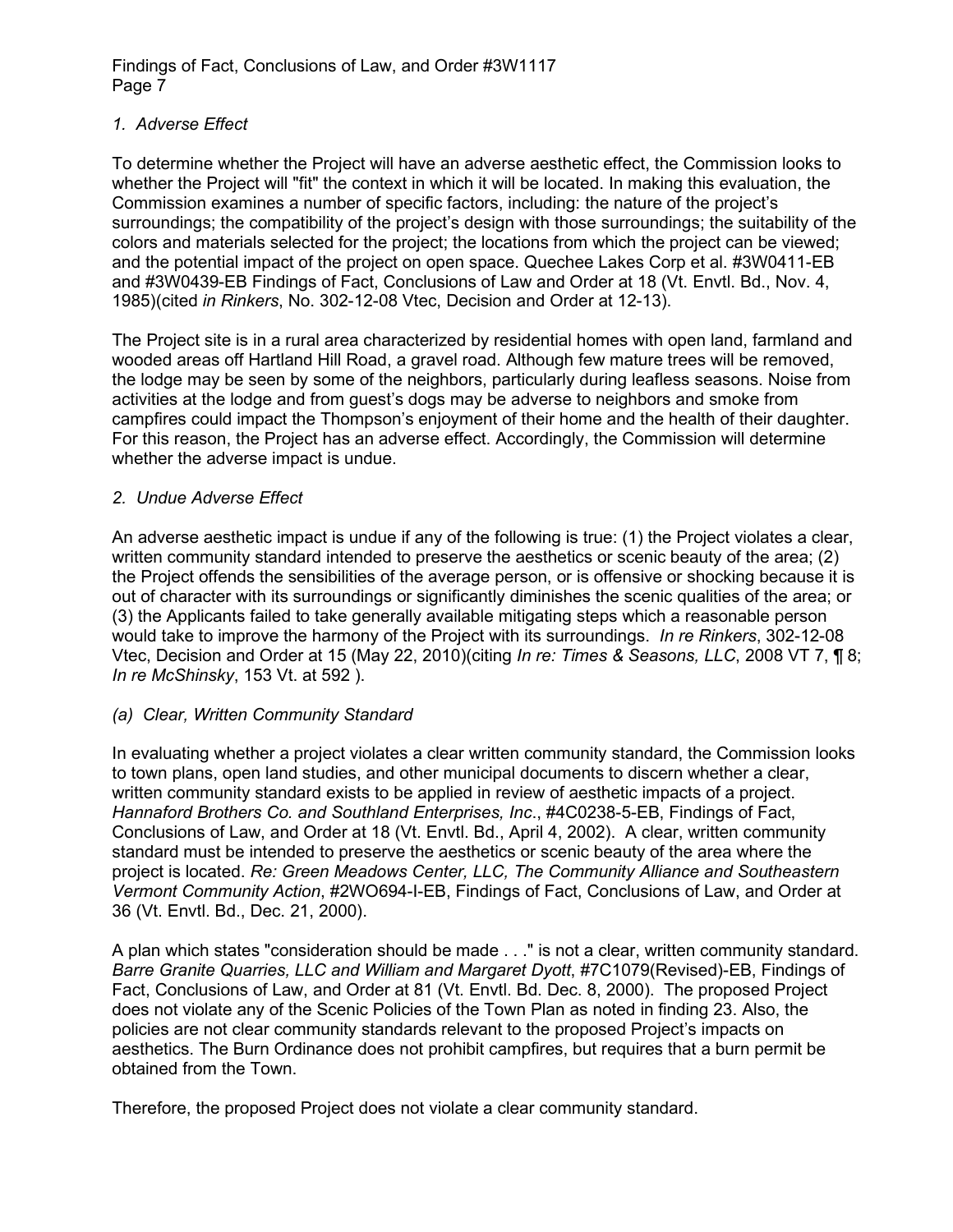#### *(b) Offensive or Shocking Character*

Criterion 8 "was not intended to prevent all change to the landscape of Vermont or to guarantee that the view a person sees from their property will remain the same forever." *Re: Okemo Mountain, Inc*. #2S0351-S-EB Findings of Fact, Conclusions of Law, and Order (Dec. 18, 1986). Criterion 8 was intended to ensure that as development occurs, reasonable consideration will be given to visual impacts on neighboring landowners, the local community, and on the special scenic resources of Vermont. *Rinkers*, No. 302-12-08 Vtec, Decision and Order at 11-12; *Horizon Development Corp*., #4C0841-EB, Findings of Fact, Conclusions of Law, and Order (Vt. Envtl. Bd. Aug. 21, 1992).

In consideration of the Project's rural setting, the 40-acre tract of land with the proposed structures designed to fit in with the existing buildings and area, and relationship to neighboring properties as detailed in the Findings above, we find that the Project may be a nuisance to some neighbors, during construction and sporadically when the hiking bed and breakfast and lodge are in full operation, however, it will not be shocking or offensive to the average person. Given all of these considerations and conditions, we find that the Project is not offensive or shocking.

#### *(c) Generally Available Mitigating steps*

The question under this factor of the aesthetics analysis is whether the Applicant has "failed to take generally available mitigating steps that a reasonable person would take to improve the harmony of the proposed project with its surroundings." *In re Times & Seasons*, 2008 VT 7, ¶ 8. If a project does have an adverse aesthetic effect, the applicant must "take generally available mitigating steps to reduce the negative aesthetic impact of a particular project," otherwise, "[f]ailure to take advantage of available alternatives may render an aesthetic impact unduly adverse." *In re Stokes Communications Corp*., 164 Vt. 30, 39 (1995)(quoted in *In re Rinkers*, 302-12-08 Vtec, Decision and Order at 19 (May 22, 2010). A generally available mitigating step "is one that is reasonably feasible and does not frustrate [either] the project's purpose or Act 250's goals."

To mitigate the aesthetic impacts of the Project, the Applicant has designed the Project to visually fit in with the area. The new buildings will be rustic and will fit in with the existing buildings on the parcel. The new structures (lodge and tree houses) will not be visible from Hartland Hill Road. The new structures will be located in open areas along the edge of the woods. The tree house units will be in a wooded area. The new septic system and new access road will be in mostly-open areas, created by previous logging. Very few mature trees will be removed for the Project. The access road off Hartland Hill Road is an existing road cut and the access road will not be widened in the area of the Class 2 wetland. The maximum number of guests and/or users of the lodge will be limited to 16 on any day and there will never be more than five dog guests. Implementing the Etiquette Code will mitigate noise from activities at the lodge and from guests and their dogs. The hours of construction will be limited to Monday through Friday, 8:00 a.m. to 4:00 p.m. The Etiquette Code includes: quiet hours between 10:00 p.m. and 7:30 a.m.; rules to control guest dogs at all times; walking trails will be clearly marked to keep guests from trespassing on neighbors' properties; prohibition of fireworks; and providing a way for neighbors to contact the owners/managers in order to address problems directly.

#### *(d) Conclusion*

Based on the above and with the addition of permit conditions, the Commission concludes that the Project will not have an undue adverse effect on the aesthetics or natural and scenic beauty of the area.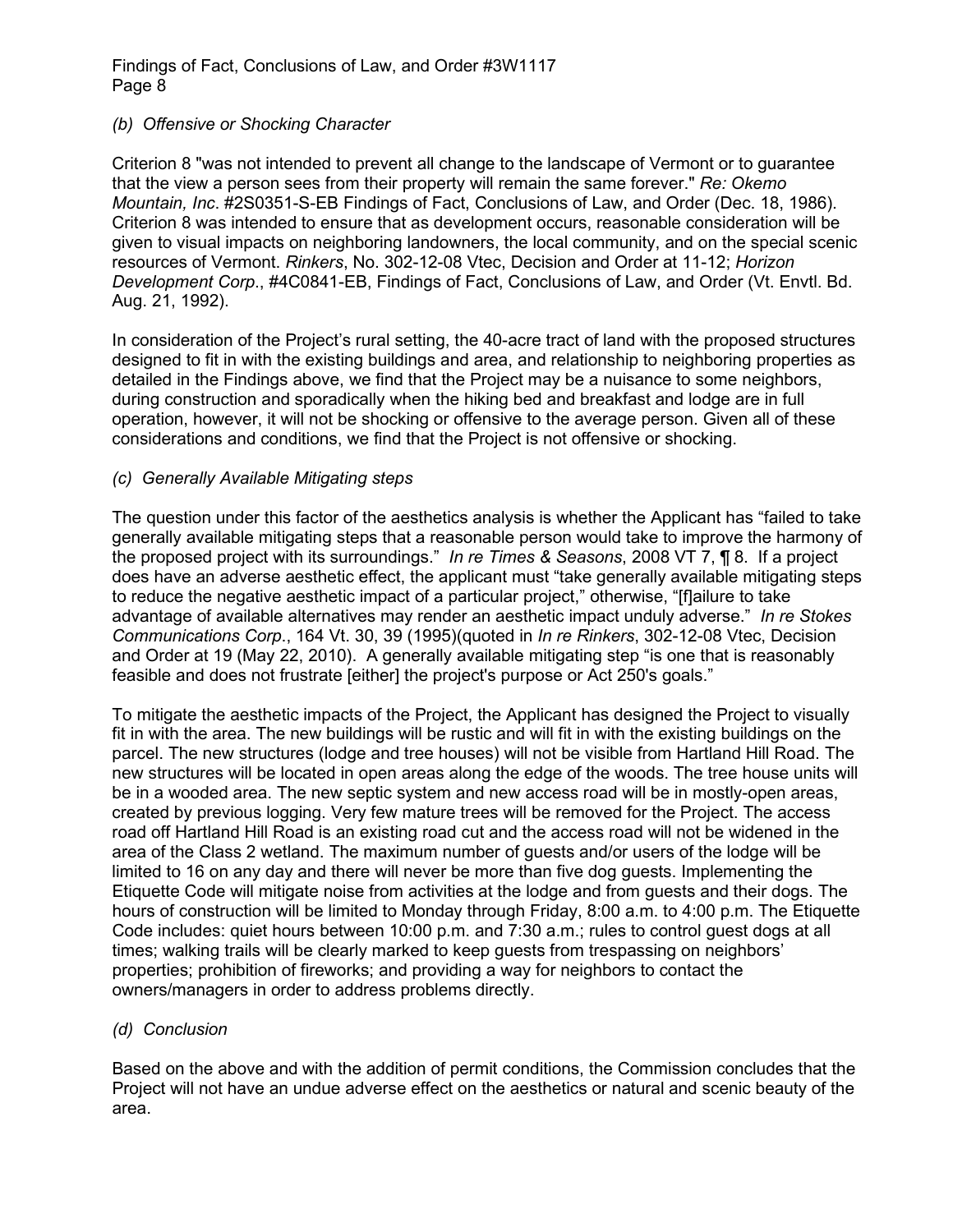SUMMARY CONCLUSIONS OF LAW: Aesthetics, Historic Sites and Rare and Irreplaceable Natural Areas

The Commission concludes that the Project will not have an undue adverse effect on the scenic or natural beauty of the area, aesthetics, historic sites, or rare and irreplaceable natural areas. The project complies with Criterion 8.

#### **Criterion 10 – Town and Regional Plans:**

FINDINGS OF FACT

- 27. Previous relevant findings are incorporated herein.
- 28. The municipal plan that applies to this application is the Hartland Town Plan (Plan), adopted on May 15, 2017. The Project is located in a Rural Area as designated by the Plan and the Future Land Use Map. Exhibit 001 and Official Notice of the Town Plan.
- 29. No local permit is required. Hartland has not adopted permanent zoning bylaws. Exhibit 001.
- 30. The Hartland Planning Commission (HPC) voted unanimously that the proposed project does not conform to the Hartland Town Plan. Their conclusion relied on the introductory paragraph under *Rural Area* under the *Future Land Use Areas* section of the Plan. Exhibits 026, 028 and Plan page 19.
- 31. The introductory paragraph of the *Rural Area* under the Plan's section on *Future Land Use Areas* section states:

Maintaining the Town's natural resource base, agricultural economy, and forest industry are primary objectives of the Town Plan to be implemented through the Rural Area. In these area, only low density residential development with home occupations will meet these objectives.

Exhibits 026 and 028 and Plan, page 19.

32. The Plan states:

Land Use Goals, and Siting Policies and Recommendations / Siting Policies:

6. If and when different land use is considered for open spaces, especially for fields, planners shall consider ways of preserving or maximizing agricultural, forestry and scenic potential. For example, dwelling, access roads, and utilities should be placed on the perimeter of the open space. (Plan, page 11).

8. As development occurs in the rural areas, it must not only respect the physical limitations imposed by topography and soil characteristics, but shall also be in harmony with the existing landscape and adjoining land uses. Future development shall be guided by and related to the existing pattern of settlement. (Plan, page 11).

9. Major considerations in determining lot sizes and density shall include:

- the existing pattern of development,
- the provisions and maintenance of roads, and

• the proper installation and operation of sewage treatment systems. (Plan, page 11)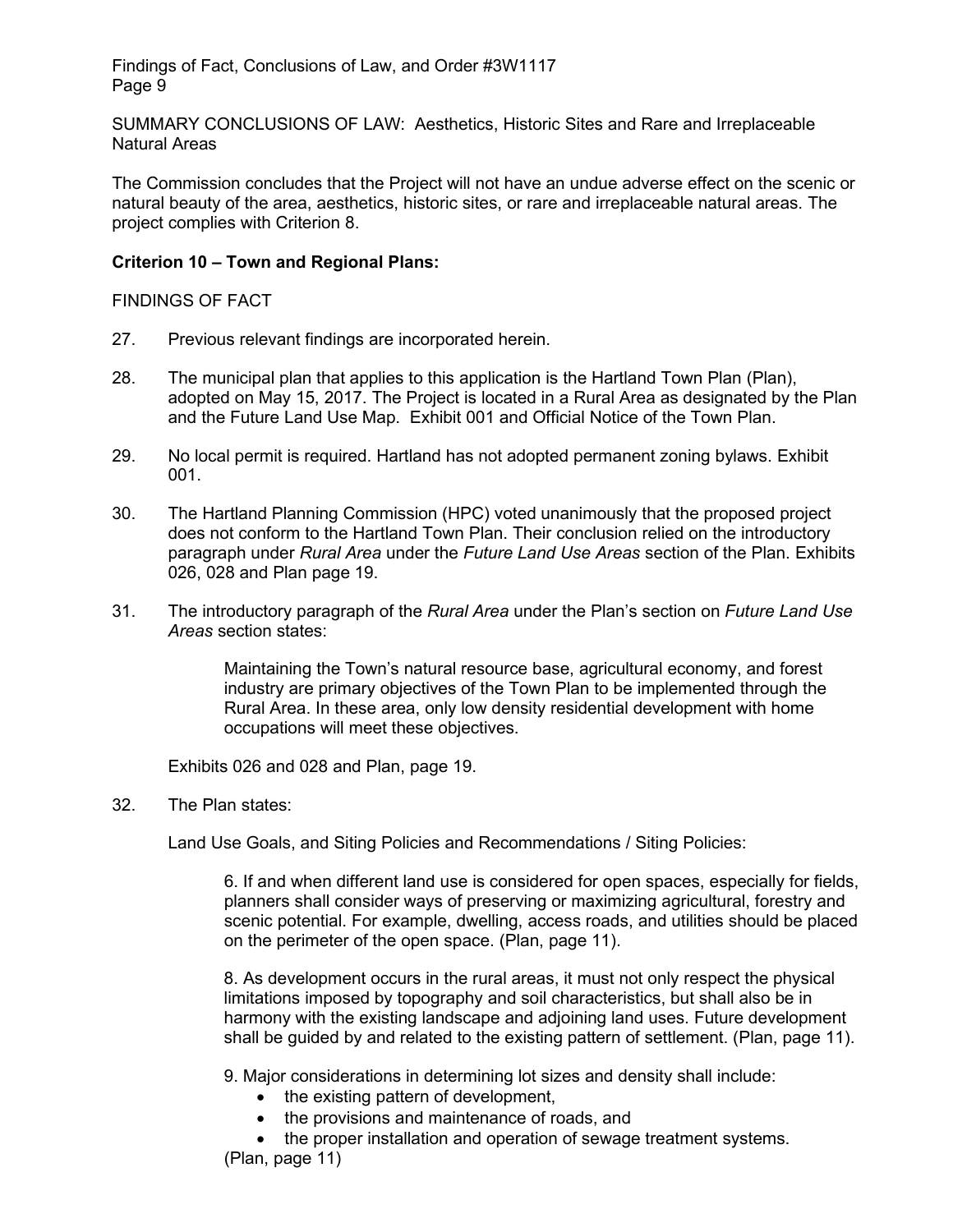Future Land Use Areas section (Plan, page 12) Chapter 1: Land Use

Rural Area Policies: more about density than use

1. Typically no greater than one dwelling unit per ten acres is an appropriate density in this District. However for preexisting lots greater than 10 acres and less than 20 acres with adequate soils, one subdivision should be allowed. (Plan, page 19)

4. Larger projects within the Rural District, including subdivisions of more than 5 lots, shall be configured such that at least 80% of land is left in contiguous undeveloped acreage. Locally enforceable permit conditions, conservation easements, or similar mechanisms on the undeveloped portion of the lot shall be required sufficient to maintain this land as open space. (Plan, page 20)

5. Any development in the District on previously undeveloped hilltops or extending more than 800 feet into previously undeveloped lots, merits additional review and greater restrictions. Mandatory provisions shall include that no structures may break the natural tree canopy or disturb the silhouette of high points of land (as seen from public highways), and buildings not screened by vegetation will reduce their visibility through muted colors and less reflective materials. (Plan, page 20)

Chapter 9: Economic Development

Economic Development Goal, Policy, and Recommendations (Plan, page 92)

Economic Development Policy:

1. This Plan supports the establishment of businesses throughout Town that fit the definition of a home occupation. (Plan, page 92)

Economic Development Recommendations:

1. Home occupations, home businesses, and small enterprises, as defined above, are allowed in all districts except the river district unless they detract from the current character of the area in which they operate. These businesses should be reviewed periodically to determine if they have grown into commercial enterprises requiring additional approvals. (Plan, page 92)

Businesses and Enterprises section of (Plan, page 92)

The following small business types are exhibited in Hartland, and their existence plays an important role to the community members who live in the Town. These businesses are nonretail, typically small in size, and, depending on the classification of the business, predominantly residential in nature.

**Home occupation**: a business use that is conducted within less than 50% of the floor area of a dwelling and/or accessory building, which is clearly secondary to the dwelling's use as a living quarters, and which is customary in residential areas and does not have an undue adverse effect on the character of the neighborhood. This type of business can only have two other on-site employees; it must have at least two public parking spaces; and it cannot see permanent outdoor storage.

Examples: home office, antique shop, repair shop, hairdresser, catering service, and studio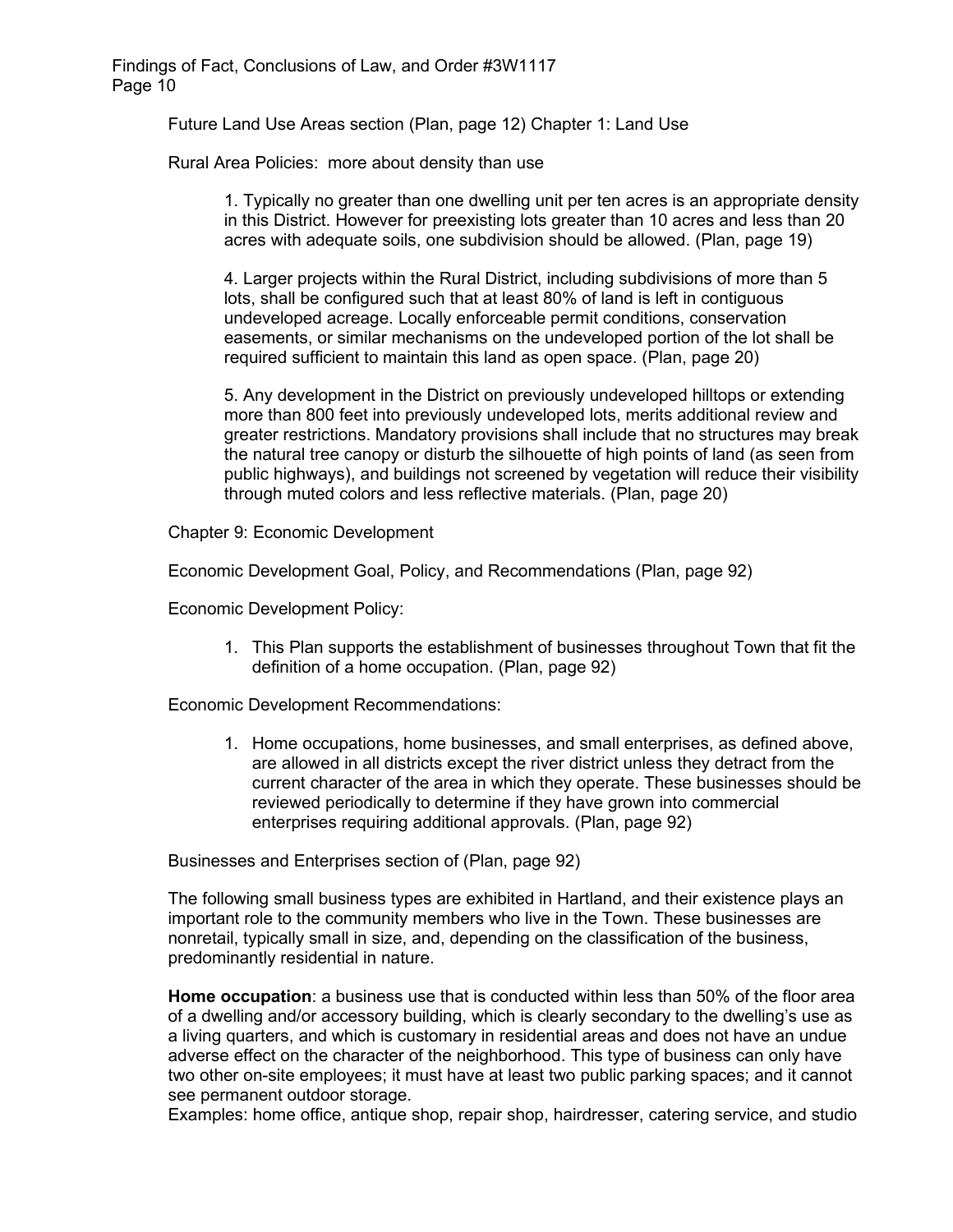> **Home business**: a commercial activity that has no more than five total onsite employees; it can have no more than five additional employees that can routinely visit onsite; and it may have outdoor storage of materials.

Examples: contractor services, auto repair, and lumber or firewood operations

- 33. Shall/Must mandatory, required. Definition in the Plan, page 108.
- 34. The Applicant will reside on the premises and there will be no more than five onsite employees. Exhibit 025.
- 35. Hartland has not adopted permanent zoning and/or subdivision bylaws. Plan, page 94.
- 36. The regional plan that applies to this application is the Two Rivers-Ottauquechee Regional Plan adopted on July 26, 2017. Exhibit 001.
- 37. The Project will not have substantial regional impacts. Testimony.
- 38. The Town Plan does not conflict with the Regional Plan. Testimony.
- 39. The Town does not have a capital program. Exhibit 025.

#### Conclusions of Law

Before issuing a permit, the District Commission must find that the Project is in conformance with any duly adopted local or regional plan or capital program. 10 V.S.A  $\S$  6086(a)(10).

The Commission has reviewed the Hartland Town Plan and has determined that the provisions in question are not sufficiently specific. See, *Re: The Mirkwood Group* #1R0780-EB, Findings of Fact, Conclusions of Law, and Order at 19 (Vt. Envtl. Bd. August 19, 1996). There are no zoning bylaws to resolve ambiguities. See *In re Frank A. Molgano Jr*. 163 Vt. 25 (1994).

The Town Plan does not conflict with the Regional Plan, and the Project will not have a substantial regional impact, therefore, the Commission only needs to consider compliance of the proposed Project with the Town Plan. *In re: Green Peak Estates*, 154 Vt. 363, 368 (1990); 24 V.S.A. §4348(h)(2); *Re: Times and Seasons, LLC and Hubert K. Benoit*, #3W0839-2-EB(Altered), Findings of Fact, Conclusions of Law, and Order at 67 n. 13 (Nov. 4, 2005), appeal dktd. (VT Supreme Court) (but finding no conflict); *Re: John J. Flynn Estate and Keystone Development Corp*. #4C0790-2-EB, Findings of Fact, Conclusions of Law, and Order at 30 (May 4, 2004).

According to the Town Plan, "maintaining the Town's natural resource base, agricultural economy and forest industry are primary objectives . . . to be implemented through the Rural Area." The Plan further states that, "in these areas, only low density residential development with home occupations will meet these objectives."

The Plan identifies three land uses in the Rural Area as being primary objectives, however, these primary goals are not mandatory, nor are they exclusionary. There can be other primary goals, and other secondary goals in the Rural Area. Mandatory language would use the word "shall" or "must," as defined by the Plan itself. Mandatory language is not used in the introductory paragraph to the Rural Area section of the Plan.

Elsewhere in the Town Plan, in the chapter on Economic Development, the Plan states that "home occupations, home businesses, and small enterprises . . . are allowed in all districts except the river district unless they detract from the current character of the area in which they operate." This proposed Project fits the Town's definition of a "home business." The Project is set back from